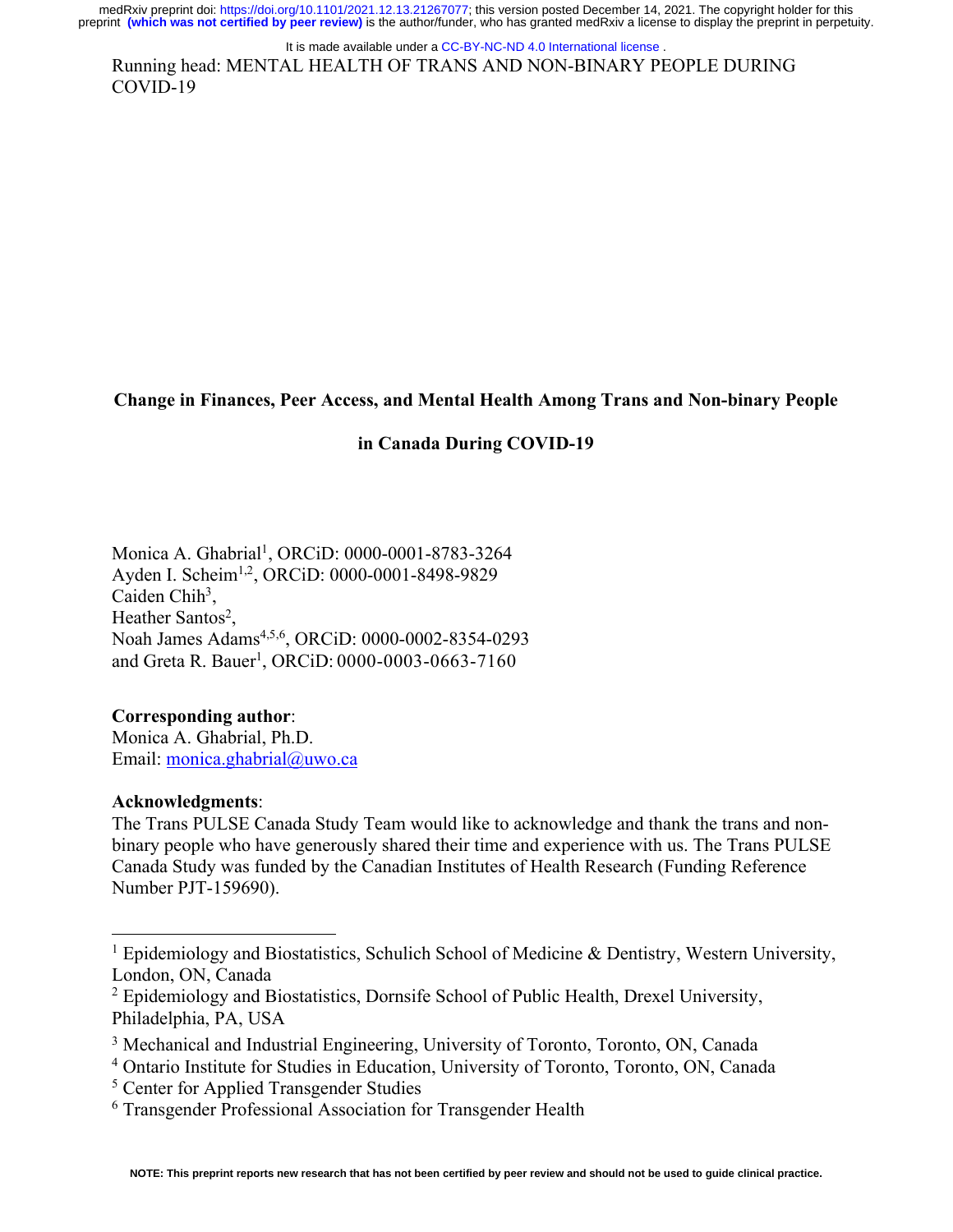### MENTAL HEALTH OF TRANS AND NON-BINARY PEOPLE DURING COVID-19 It is made available under a CC-BY-NC-ND 4.0 International license.

### **ABSTRACT**

#### Purpose

COVID-related stressors associated with loss of income and community are compounded with gender minority stress among trans and non-binary people (TNB) – which may result in mental health burden. The present study examined the effect of COVID-related change in finances and TNB gathering access on anxiety and depression among TNB people.

#### Methods

Participants were 18 years and older (*M* age = 30) who completed both pre-pandemic baseline (Fall 2019) and pandemic follow-up (Fall 2020) surveys in the Trans PULSE Canada study. Multivariable regression analyses examined associations between change in (1) finances and (2) access to TNB peers and mental health during the pandemic.

#### Results

Of 780 participants, 50% reported that COVID had a negative effect on personal income and 58.3% reported loss in access to TNB peer or friend gatherings (in person or online). Depression and anxiety symptoms increased from pre-pandemic to follow-up, and most participants were above measurement cut-offs for clinical levels during the pandemic. Changes in finances and access to peer gatherings were associated with depression symptoms during the pandemic, but effects depended on level of pre-pandemic depression. For participants with high pre-pandemic depression, financial stability was not protective against increased depression at follow-up. Participants experiencing unprecedentedly high levels of depression during COVID may have pursued more TNB gatherings. Neither financial change nor access to TNB gatherings were associated with pandemic anxiety.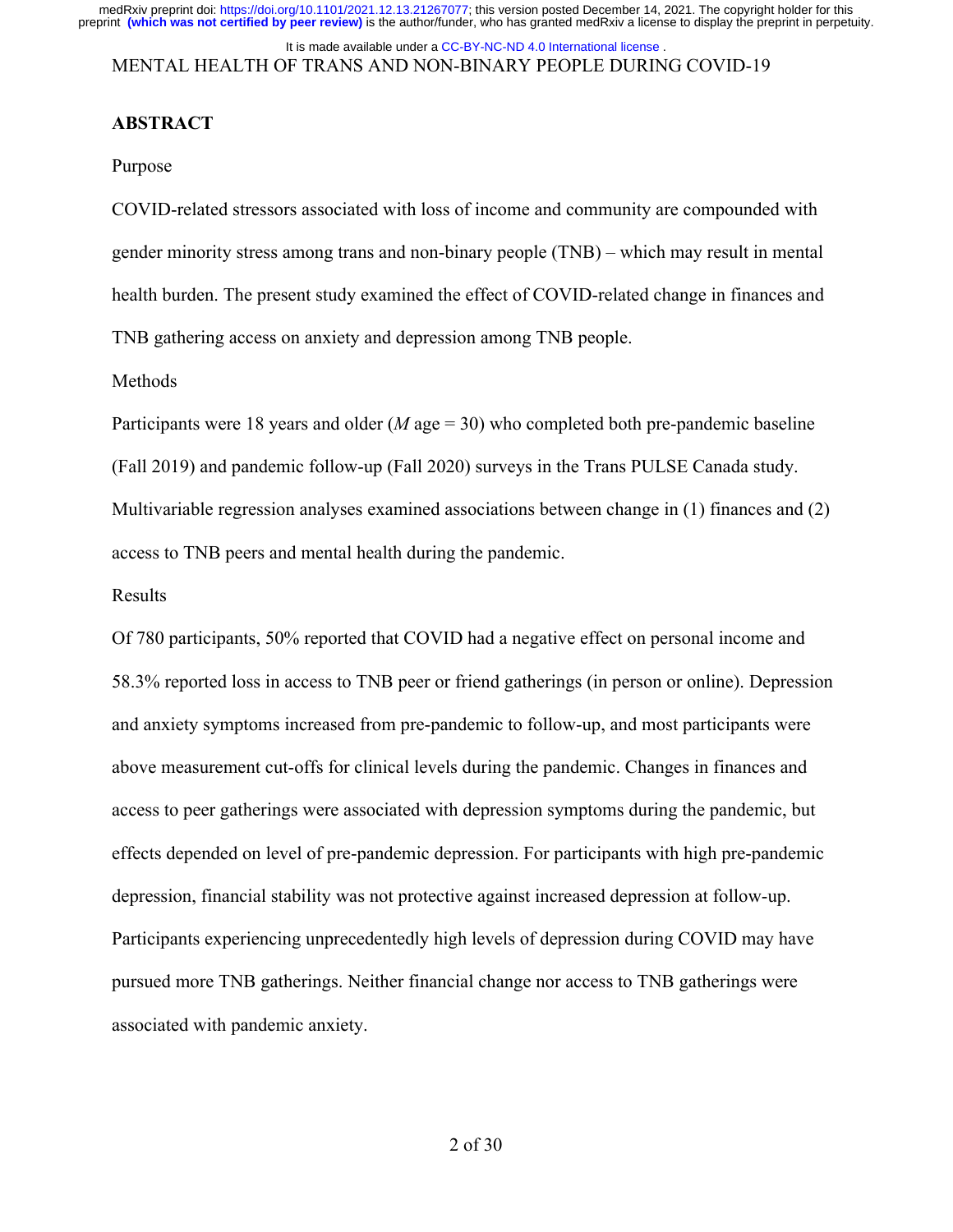medRxiv preprint doi: [https://doi.org/10.1101/2021.12.13.21267077;](https://doi.org/10.1101/2021.12.13.21267077) this version posted December 14, 2021. The copyright holder for this<br>preprint (which was not certified by peer review) is the author/funder, who has grante

MENTAL HEALTH OF TRANS AND NON-BINARY PEOPLE DURING COVID-19 It is made available under a [CC-BY-NC-ND 4.0 International license](http://creativecommons.org/licenses/by-nc-nd/4.0/) .

# Conclusion

Findings suggest need for a multifaceted approach to mental health programmes and services to

address structural barriers, including financial support and meaningful TNB community

engagement.

## **Keywords**:

COVID-19 pandemic; trans and non-binary mental health; financial loss; community access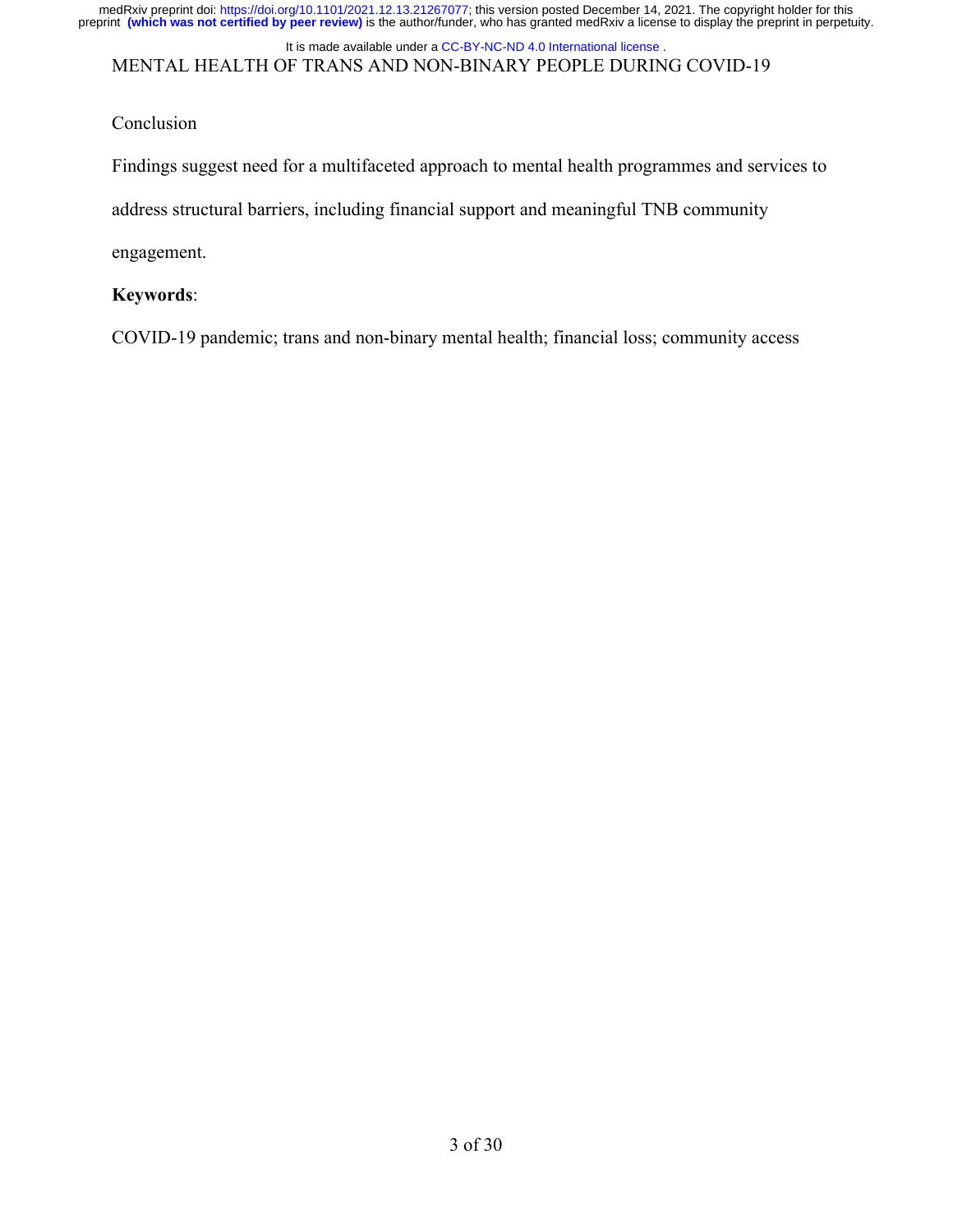MENTAL HEALTH OF TRANS AND NON-BINARY PEOPLE DURING COVID-19 It is made available under a CC-BY-NC-ND 4.0 International license.

# **Change in Finances, Peer Access, and Mental Health Among Trans and Non-binary People in Canada During COVID-19**

#### **Introduction**

The onset of the COVID-19 pandemic brought about abrupt closures, job loss, social distancing measures, and other interruptions to daily life [1]. These interruptions increased social isolation, housing and food insecurity, and stress at a population level [2,3]. These stressors have contributed to a deterioration in population mental health [3]. Trans and non-binary (TNB) people – those whose gender identity is different from their sex assigned at birth – already experience high levels of anxiety and depression, [4,5,6] which may have been exacerbated by the COVID-19 pandemic.

TNB individuals faced a disproportionate amount of economic and financial insecurity prior to the COVID-19 pandemic due to stigma and discrimination [7,8]. Many TNB people face employment discrimination and hostile work environments [9]. In the United States, 139,700 transgender adults were unemployed at the start of the pandemic and 96,400 experienced homelessness in the past year [7]. The extensive economic disruptions of the COVID-19 pandemic likely widened the financial gap between TNB and cisgender people. These structural vulnerabilities also increase the financial difficulties experienced by TNB with regards to affording gender-affirming surgeries, hormone medications, and supplies. This, in turn, can have a direct impact on mental health [5,10].

Social support, including that from family and peers, may serve to buffer the minority stressors encountered by TNB people [11]. Transgender adolescents, for example, have utilized social media platforms as community hubs to provide and receive emotional and informational support [12]. Another study reported that male-to-female transgender adults developed gender-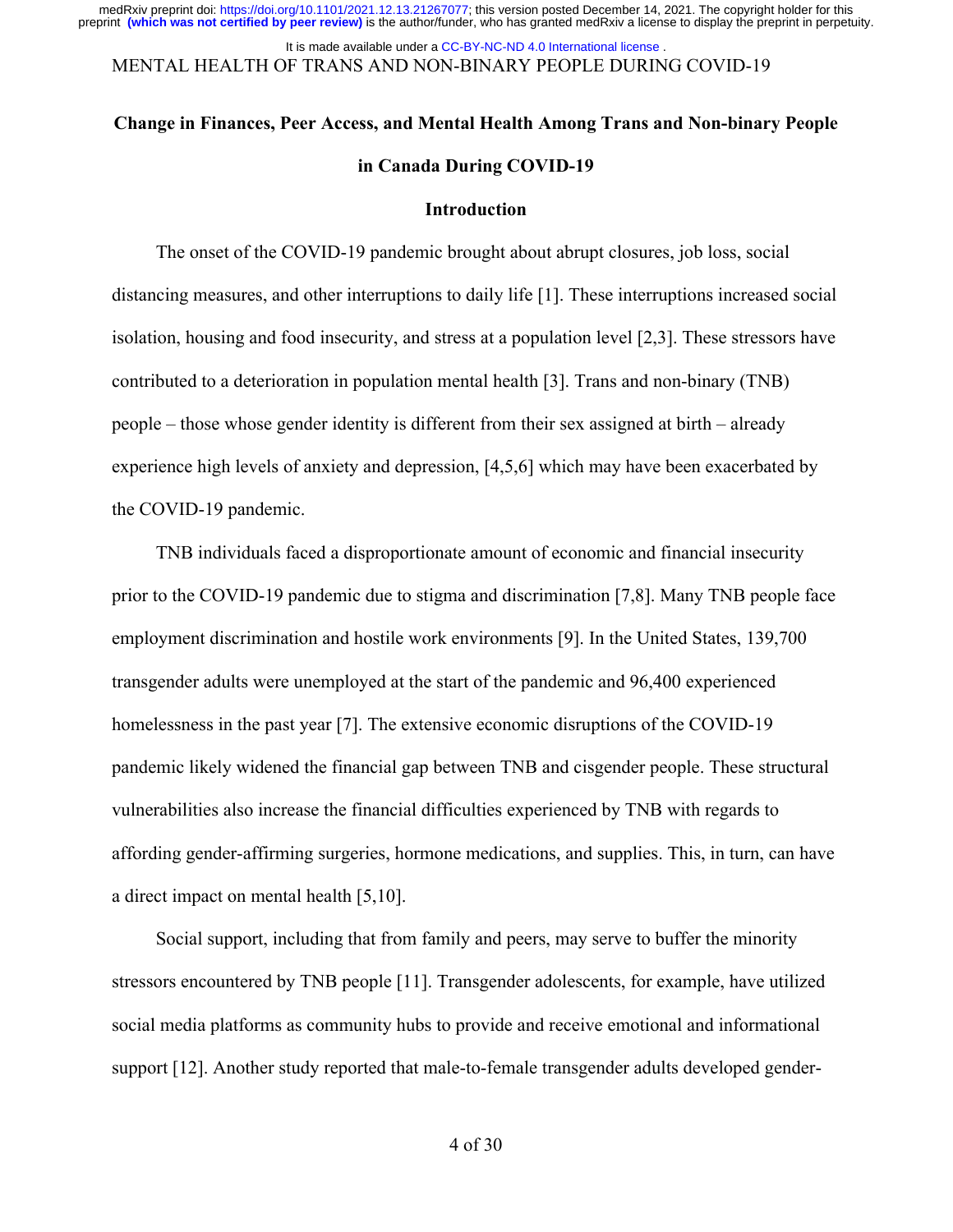#### MENTAL HEALTH OF TRANS AND NON-BINARY PEOPLE DURING COVID-19 It is made available under a CC-BY-NC-ND 4.0 International license.

based social networks through their community-based health care clinic, allowing them to build social capital and take political action [13]. Transgender individuals with low social support were also found to have the highest likelihood of discrimination associated suicidal ideation compared to those with moderate or high support [14]. However, the disruption of day-to-day activities caused by COVID-19 restricted access to community, social gatherings, friends, and other sources of support [10,15]. Compared to cisgender youth, TNB youth reported more mental health and substance use service disruptions along with less social support amidst the pandemic [15].

The objective of this article was to determine if self-reported changes in finances and TNB gathering access were associated with depression and anxiety symptoms among TNB individuals during COVID-19, using data from Trans PULSE Canada (TPC). We also assessed whether this relationship was moderated by pre-pandemic mental health symptoms.

#### **Methods**

### **Sample and Procedure**

Trans PULSE Canada (TPC) was a community-based, national study of health and wellbeing among TNB people. Pre-pandemic data were collected over ten weeks in 2019 from 2,873 Canadian residents aged 14 and older, who were recruited using a multi-mode convenience sampling approach. A follow-up survey examining the impacts of COVID-19 pandemic was completed by 820 participants in Fall 2020. The 2019 survey could be completed in English or French online, by mail, by telephone, or in-person with a Peer Research Associate in 11 major urban areas. TPC and the COVID follow-up study were promoted on social media, email listservs, at community agencies and events targeted toward sexual and gender minority people,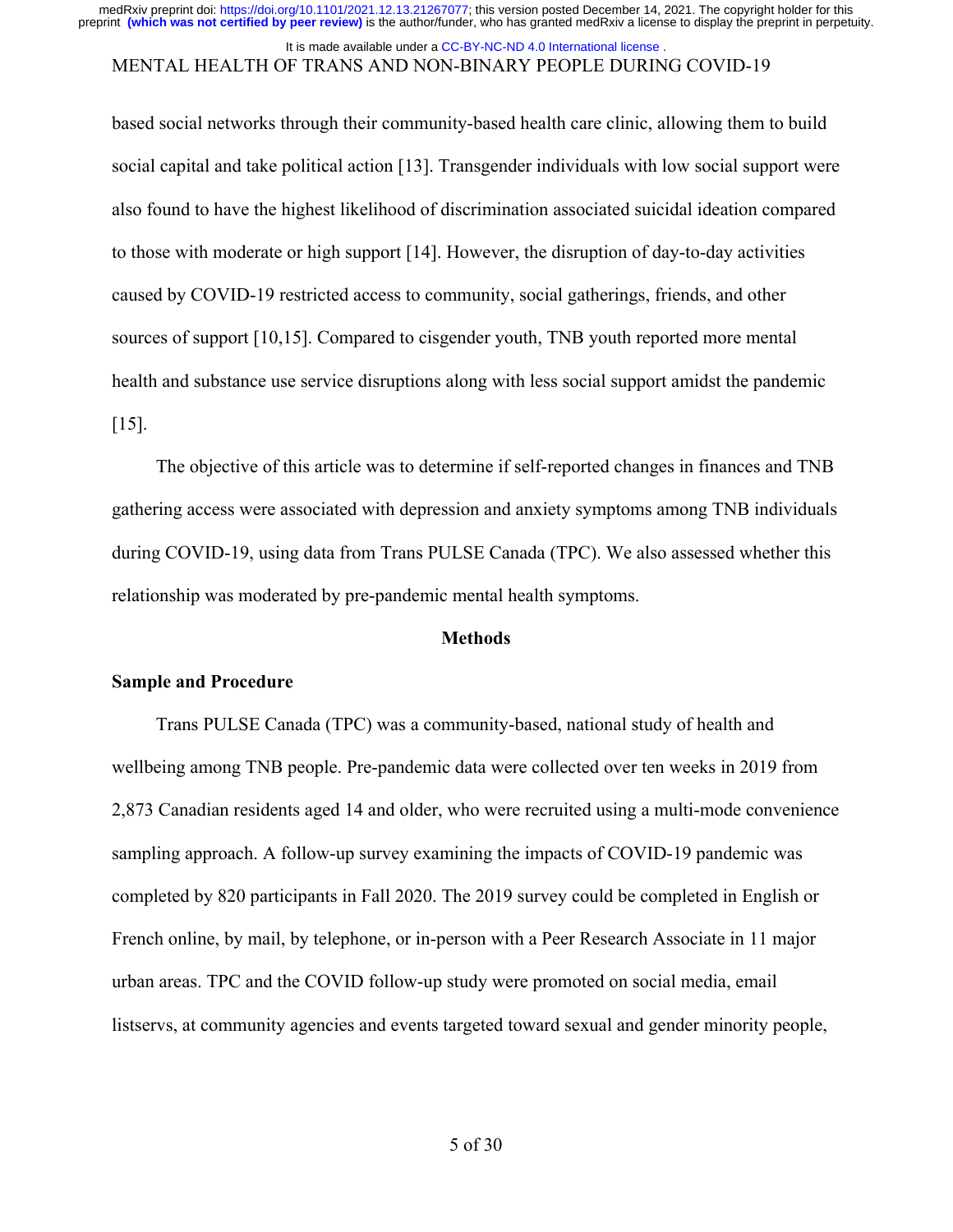#### MENTAL HEALTH OF TRANS AND NON-BINARY PEOPLE DURING COVID-19 It is made available under a CC-BY-NC-ND 4.0 International license.

and through Peer Research Associate outreach. Participants were given the option of completing the full ( $\sim 60$ -minutes) or short-form ( $\sim 10$  minutes) survey.

TPC was adapted from Trans PULSE – a community-based study on TNB health in Ontario, Canada in 2009-2010 – and was modified through an intensive consultation process by 9 priority population teams (trans people who are Indigenous, gender non-binary, racialized, sex workers, older adults, youth, northern and/or rurally living, disabled, and immigrants, refugees, and/or newcomers). In September and October 2020, participants who had consented to recontact (*n* = 1187) were invited to participate in the TPC COVID Cohort follow-up. This follow-up survey was programmed into REDCAP in English and French. Participants who completed the COVID follow-up received a \$20 gift card. TPC was approved by the research ethics boards of Western University, Unity Health Toronto, Wilfrid Laurier University and the University of Victoria. The TPC COVID Cohort follow-up was approved at Western University, Wilfrid Laurier University, University of Victoria, Universal Health Network, University of British Columbia, and Drexel University.

This paper uses data collected prior to the pandemic and at the COVID-19 follow-up from participants who completed both stages of data collection and were over the age of 18 at baseline. We set the age minimum at 18 due to our focus on financial change during the pandemic, with the postulation that youth under 18 are more likely to be financially dependent on a guardian(s) and thus less likely to experience personal financial loss that would limit the ability to meet their needs. This resulted in 780 eligible participants.

### **Measures**

**Sociodemographic variables**. Participants responded to questions regarding social and demographic characteristics, including age, sex assigned at birth, immigration history, province,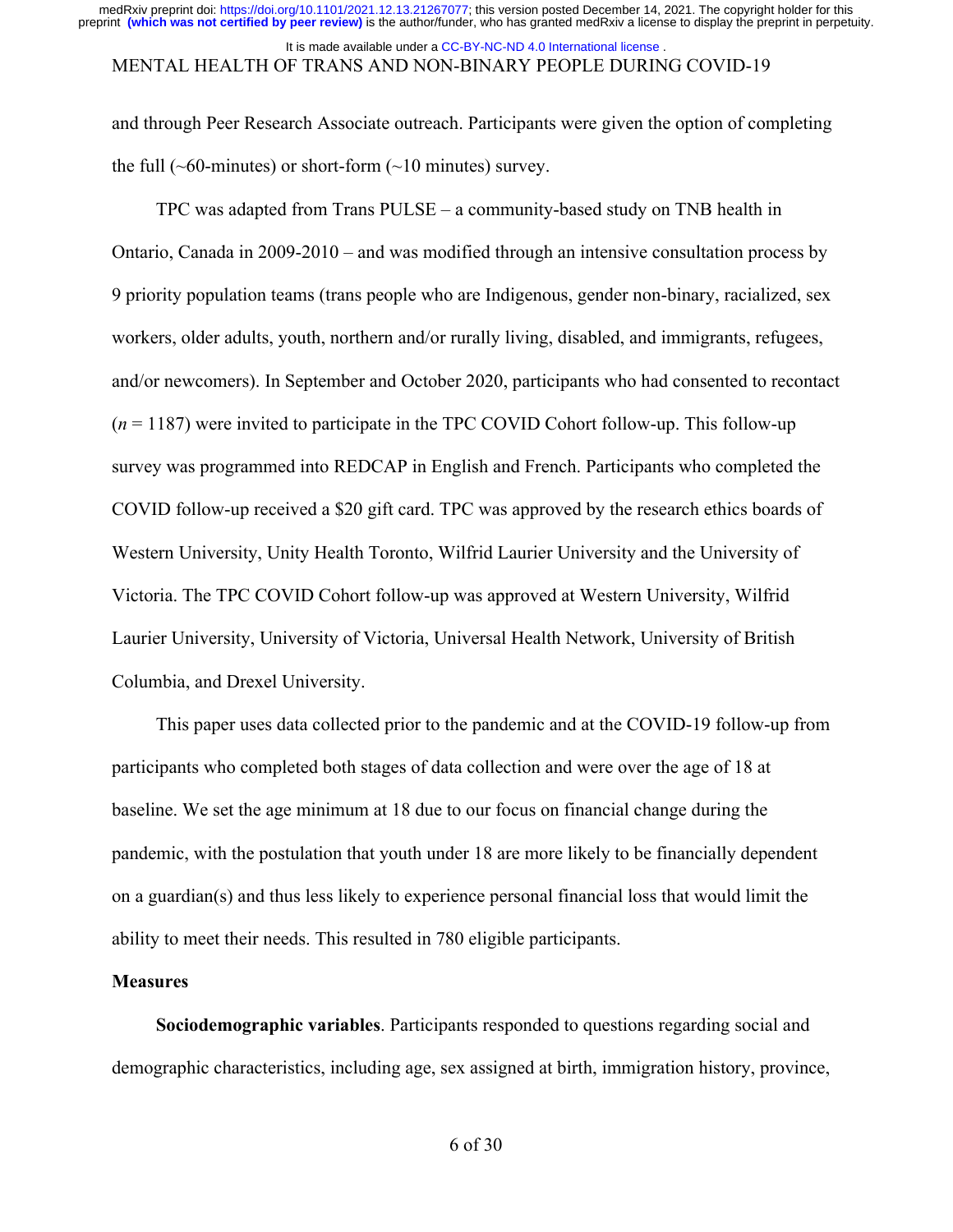### It is made available under a CC-BY-NC-ND 4.0 International license.

# MENTAL HEALTH OF TRANS AND NON-BINARY PEOPLE DURING COVID-19

and details related to educational background, employment, and living situation. Racialization was assessed using two items: participants were asked if they identify as a person of Color and if they are perceived or treated as a person of Color in Canada. Individuals who responded with yes to either item were coded as racialized and those who did not were coded as non-racialized. Individuals who reported being First Nations, Inuit, Métis or otherwise Indigenous in Canada were coded as Indigenous, and all other participants were coded as non-Indigenous. Participants were asked to select a current gender identity from the following options: (1) man, (2) woman, (3) Indigenous or other cultural identity, (4) non-binary, genderqueer, agender, or similar.

**Income and needs**. Participants reported income using provided categories (see Table 1). We calculated estimated numerical income for each participant by assigning the mid-point of their selected income category. Income-to-needs ratio was calculated by dividing this numerical value by number of income dependents. To determine low-income category (Yes/No), we compared numerical income and number of dependents to the Statistics Canada low-income measure threshold for households, which is calculated using the number of dependents. For example, in 2019, the low-income measure threshold for a one-person household was \$28,831 [16].

#### **Mental health.**

**Depression**. Pre-pandemic and pandemic depression symptoms were assessed using the 10-item Center for Epidemiologic Studies Depression Scale (CES-D-10) [17]. Items are rated in frequency on a scale of 1 (*rarely or none of the time, less than 1 day*) to 4 (*most or all of the time, 5–7 days*). Final scores are calculated by reverse-scoring as needed and adding item ratings (range: 0-30). A final score of 10 or higher is generally used as a cut-off for significant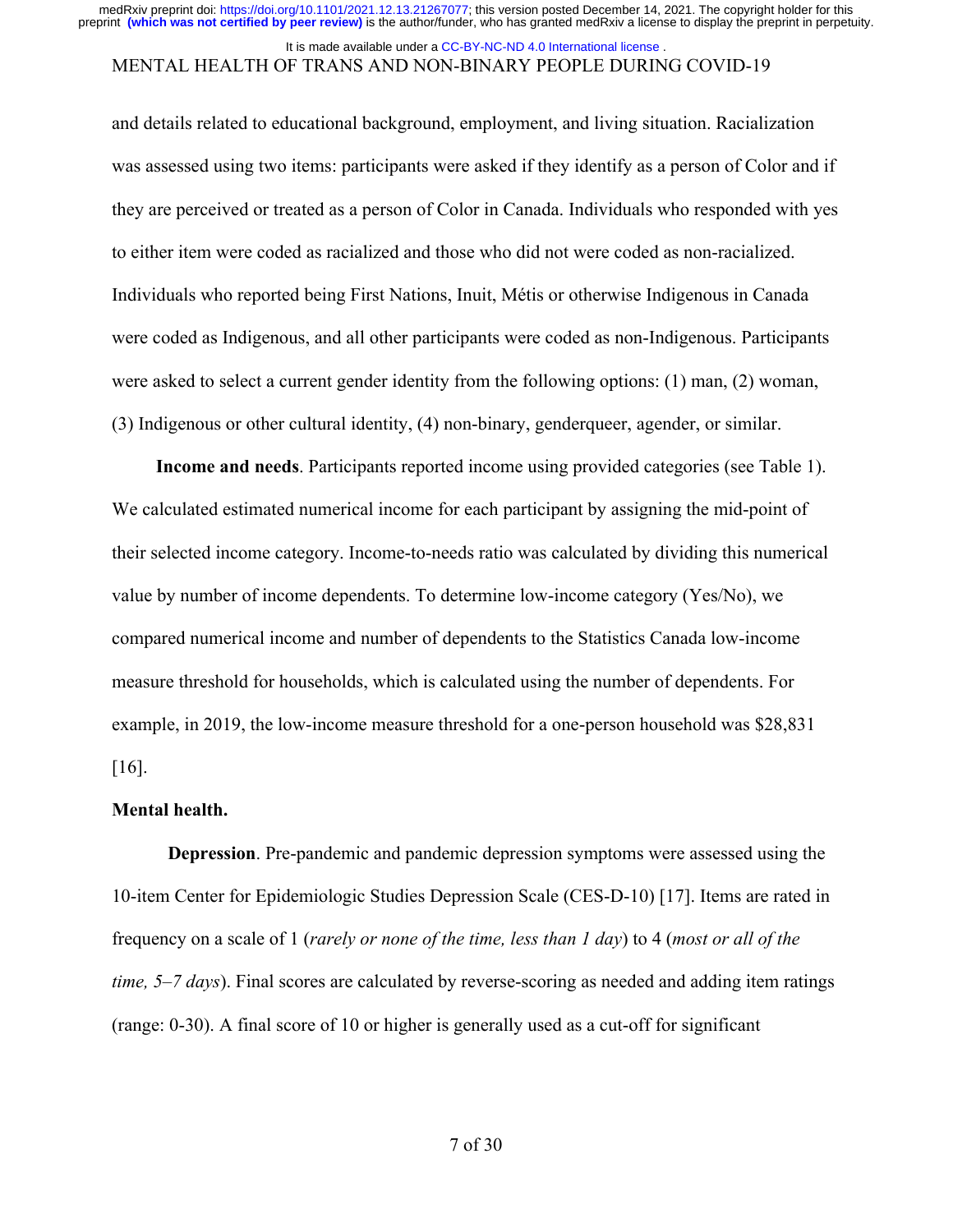#### MENTAL HEALTH OF TRANS AND NON-BINARY PEOPLE DURING COVID-19 It is made available under a CC-BY-NC-ND 4.0 International license.

depression symptoms [17]. Internal consistency was high at pre-pandemic baseline (Cronbach's alpha,  $\alpha$  = .86) and at pandemic follow-up ( $\alpha$  = .86).

**Anxiety**. Baseline and pandemic anxiety were assessed using the 5-item Overall Anxiety Severity and Impairment Scale (OASIS) [18]. Items are ranked in severity on a 5-point scale (1= *Not at all*, 5=*Extreme*) and summed (range: 0-20). A total score of 8 or higher is generally used as a cut-off for significant anxiety symptoms [18]. Internal consistency was high in the present sample at pre-pandemic baseline ( $\alpha$  = .89) and pandemic follow-up ( $\alpha$  = .88).

**Social Support and Living Situation.** We assessed social support using the 8-item Medical Outcomes Study Social Support Scale (MOS-SS) [19]. Items are rated in frequency on a 5-point scale (*Never* to *Constantly*). The MOS-SS has two subscales, Tangible and Emotional support, which can be considered separately or as a whole. In our study, we averaged all 8 items for an overall score, with higher scores indicating more social support. The MOS-SS had high internal consistency in this sample at pre-pandemic baseline ( $\alpha$  = .91). Participants were also asked if conditions related to COVID had caused them to live with a household member who is unsupportive of their gender  $(I = Yes, 0 = No)$ .

**Change in Finances Due to COVID-19.** To create a composite item for financial change during COVID, we combined two items from the pandemic follow-up survey. Both items were adopted from Statistics Canada surveys [20]. The first of these items asked participants to rank the impact COVID-19 had on their ability to meet financial obligations or essential needs (e.g., rent, mortgage payments, utilities, groceries). The second item asked participants to rank the impact that COVID-19 had on their personal income from employment. Both of these items were ranked on an 8-point scale (*major negative impact, moderate negative impact, minor negative impact, no impact, minor positive impact, moderate positive impact, major positive impact, too*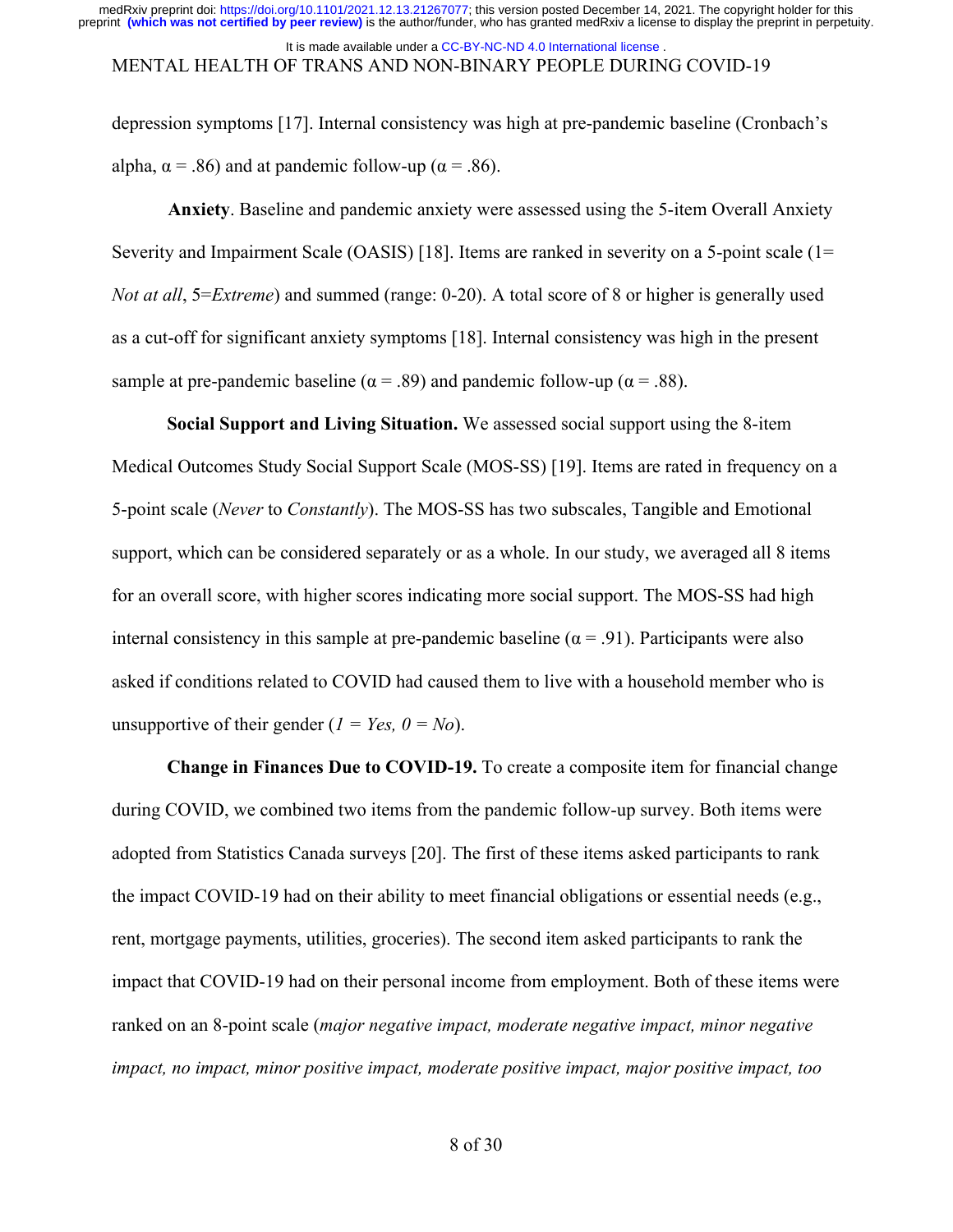#### MENTAL HEALTH OF TRANS AND NON-BINARY PEOPLE DURING COVID-19 It is made available under a CC-BY-NC-ND 4.0 International license.

*soon to tell*). When combining these items, *too soon to tell* was recoded as a missing value. We then recoded these two items into one composite item using the following guidelines: if participants reported a negative major impact on either item (regardless of the response on the other item), they were coded with 0 to represent *negative change*; if participants reported minor positive or negative impact or no change on both items, they were coded as *no change* (1). If participants reported moderate or major positive impact on both items, they were coded as *positive change* (2). If participants reported neutral or minor change on one item and moderate or major positive impact on another, they were coded as *positive change* (2). If participants reported minor or no change on one item and did not respond to the second item, they received a missing score.

**Access to Trans and Non-binary Peer or Friend Gatherings.** In the pandemic followup survey, we asked participants to rank how their access to TNB peer or friend gatherings (online or in person) had changed since March 2020. This question was rated on a 3-point scale (*decreased, stayed the same, increased*).

#### **Statistical Analysis**

#### **Missing data**

The percentage of missing values in relevant variables ranged from 0 to 6% of cases and relevant data was complete for 84.6% of participants. The pattern of missing data was determined to be non-monotone, suggesting that missing data was not due to issues related to participant attrition during survey completion. For multivariable regression analyses, we conducted multiple imputation using fully conditional specification in SAS 9.4, producing 20 imputations. Outcome variables (pandemic depression and anxiety) were not imputed. Sensitivity analyses revealed similar outcomes when analyses were run with the Missing *Not At Random*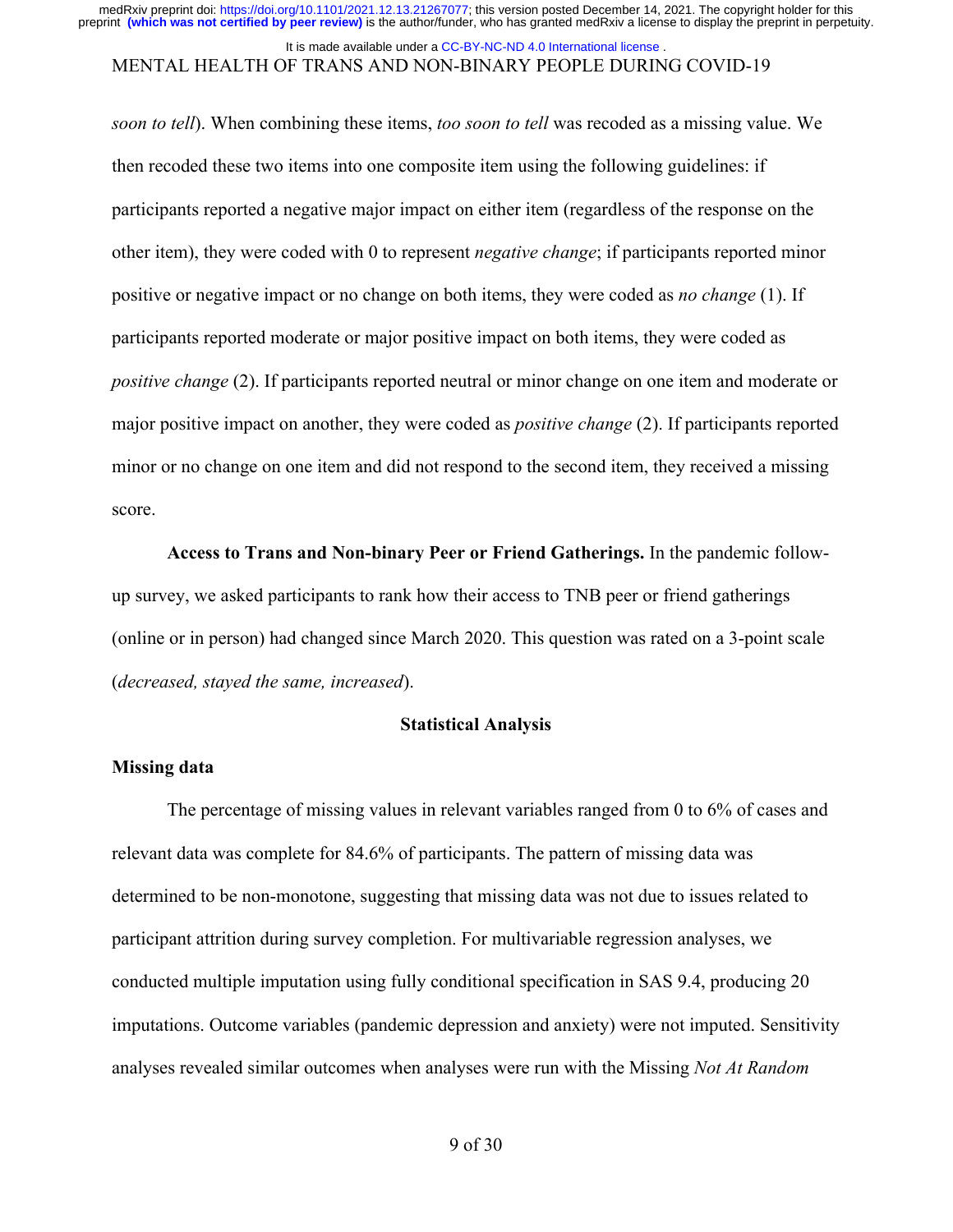### MENTAL HEALTH OF TRANS AND NON-BINARY PEOPLE DURING COVID-19 It is made available under a CC-BY-NC-ND 4.0 International license.

command. Similar results were obtained when analyses were restricted to complete case data. Descriptive data (Table 1) were obtained prior to imputation.

#### **Survey weights and descriptive analyses**

We weighted all analyses using Stata ipfweight, which performs stepwise adjustment to achieve known population margins. Our weights represented the full sample, including the short version-only respondents to the 2019 survey, to ensure that results were representative of the full study sample. Subsequent analyses were performed using survey procedures in SAS 9.4. We estimated weighted frequencies and used t-tests to assess changes in depression and anxiety from pre-pandemic baseline to pandemic follow-up, both using non-imputed data.

### **Multivariable linear regression**

We fit four multivariable regression models to examine the relationship between financial change and mental health (depression and anxiety symptoms) and then change in access to TNB peer or friend gatherings and mental health. In SAS 9.4, PROC MIANALYZE and PROC SURVEYREG were used to combine the 20 imputed datasets and weight regression analyses after imputation.  $\mathbb{R}^2$  and adjusted  $\mathbb{R}^2$  were obtained by averaging output from the 20 imputations. Prior to analysis, we checked regression diagnostics and determined that 2019 income-to-needs ratio and pre-pandemic social support were skewed. Therefore, in a sensitivity analysis, we conducted regression analyses with these log-transformed variables. In all cases, these transformed analyses showed the same patterns of results. We thus present the analyses without transformation.

### **Confounders**

Confounders were selected using directed acyclic graphs in DAGitty.net [21, 22]. Previous research and community knowledge were used to select variables that impact mental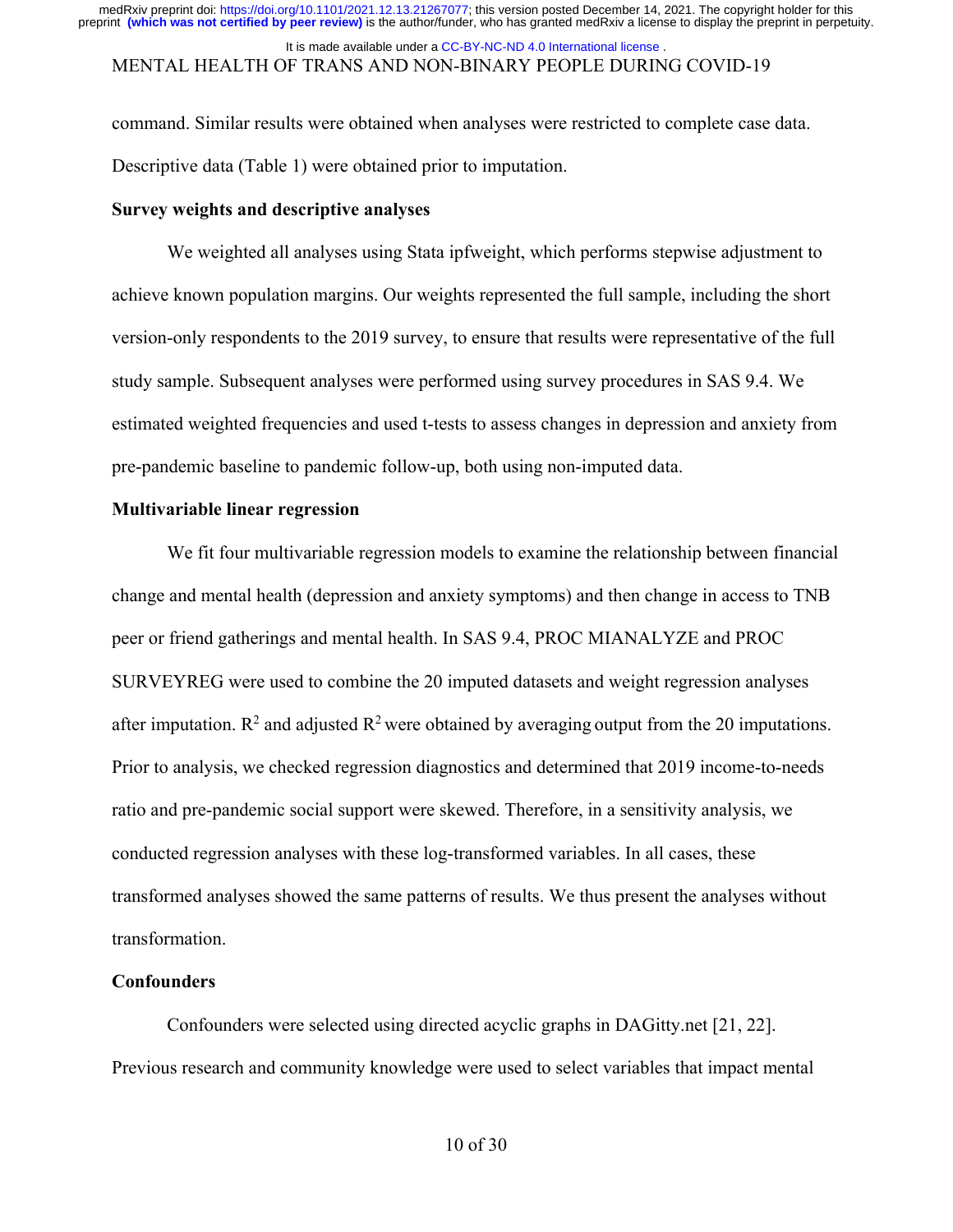#### MENTAL HEALTH OF TRANS AND NON-BINARY PEOPLE DURING COVID-19 It is made available under a CC-BY-NC-ND 4.0 International license.

health, as well as factors that influence those variables. In models containing financial change as the exposure, confounders (measured at pre-pandemic baseline) were age, gender, immigration history (yes/no), employment, education, income-to-needs ratio, indigeneity (yes/no), province, and racialization (yes/no). In models with change in trans and non-binary gathering access as the exposure, confounders were sex assigned at birth, province at pre-pandemic baseline, racialization, gender, immigration history, pre-pandemic social support, and living with an unsupportive household member during the pandemic (yes/no).

#### **Results**

#### **Sample characteristics and descriptive statistics**

Demographic characteristics of the sample are presented in Table 1, stratified by changes in finances and access to TNB peer or friend gatherings. The mean age of the sample was 33.0 years (95% CI 32.12, 33.84, range: 18-75). Over half of our sample reported that COVID had a major (9.17%, 95% CI 6.88, 11.46), moderate (20.27%, 95% CI 17.22, 23.33), or minor (24.05%, 95% CI 20.76, 27.35) negative impact on their ability to meet financial obligations or essential needs, and 30.08% (95% CI: 26.57, 33.58) reported no change. Some participants reported a major (2.51%, 95% CI 1.27, 3.74), moderate (6.00%, 95% CI 4.06, 7.93), or minor (7.92%, 95% CI 5.75, 10.09) positive change in ability to meet financial obligations or essential needs. Approximately half of the sample reported that COVID caused major (17.61%, 95% CI 14.68, 20.54), moderate (16.36%, 95% CI 13.54, 19.18), or minor (15.95%, 95% CI 13.10, 18.79) negative impact on their personal income, and 37.50% (95% CI 33.77, 41.24) reported no change. The remaining participants reported a major (1.80%, 95% CI .61, 2.99), moderate (3.41%, 95% CI 2.02, 4.80), or minor (7.38%, 95% CI 5.32, 9.54) positive impact on income. 58.3% (95% CI 54.52, 62.03) of participants reported that they experienced loss in access to trans and non-binary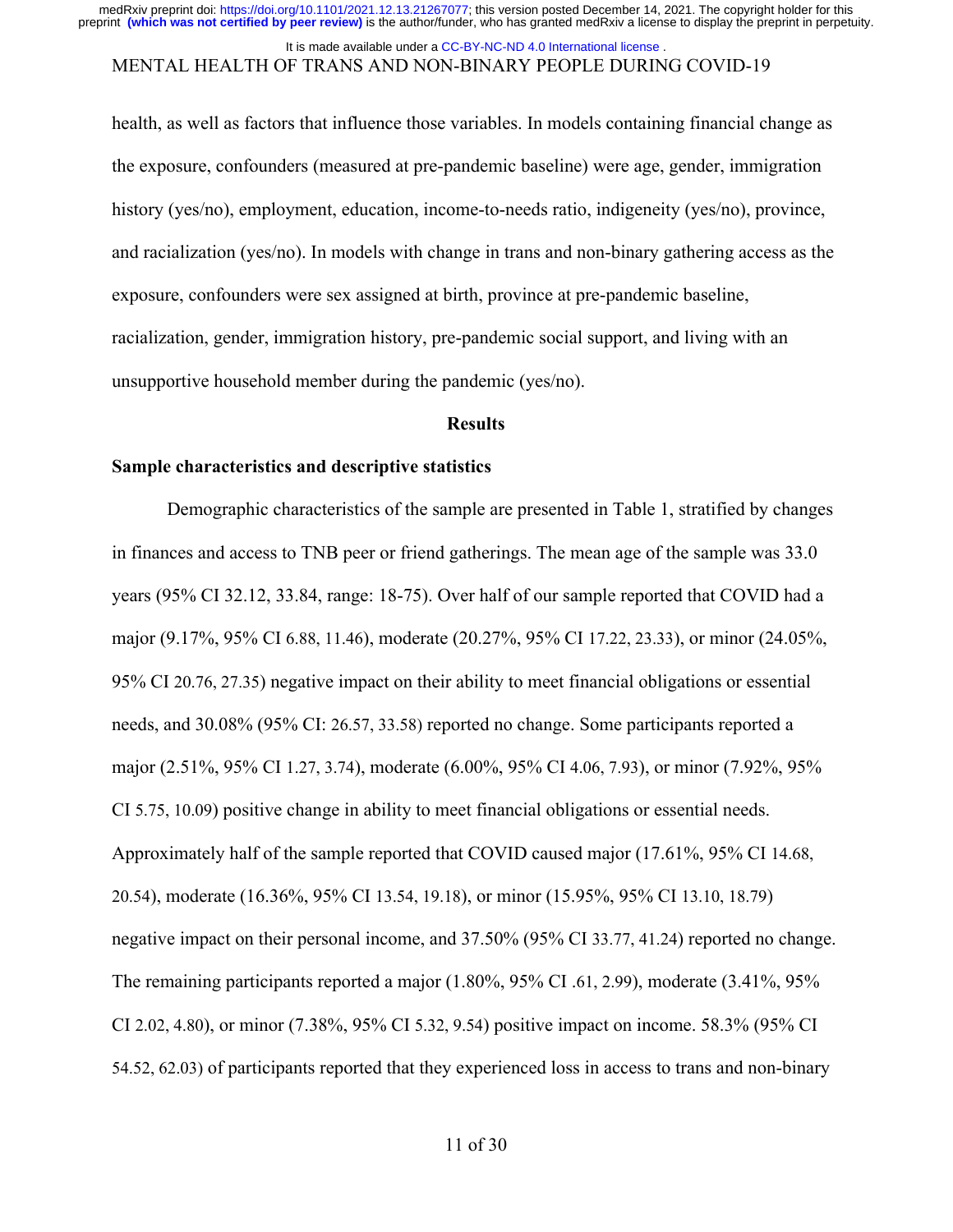## It is made available under a CC-BY-NC-ND 4.0 International license.

#### MENTAL HEALTH OF TRANS AND NON-BINARY PEOPLE DURING COVID-19

peer or friend gatherings since March 12, 2020, while 33.58% (95% CI 30.00, 37.17) reported no change and 8.14% (95% CI 5.98, 10.30) reported an increase. During the pandemic, most participants (72.1%) were above the CESD cut-off for depression, and 76.6% were above the OASIS cut-off for anxiety symptoms. Mean depression scores increased significantly from prepandemic baseline (*M* = 14.47, 95% CI 13.93, 15.01) to pandemic follow-up (*M* = 16.50, 95% CI 15.98, 17.01),  $t(730) = 9.04$ ,  $p < 0.001$ . Mean anxiety scores also increased significantly from pre-pandemic baseline (*M* = 10.13, 95% CI 9.80, 10.46) to pandemic follow-up (*M* = 10.35, 95% CI 10.04, 10.66), *t*(730)=2.29, *p* = .022.

#### **Multivariable regression analysis**

**Association between change in finances and pandemic depression (Table 2)**. There was a significant interaction between changes in finances and pre-pandemic depression  $(p =$ .0261). Here, we found that, for every unit increase in pre-pandemic depression, participants with no change in finances experienced greater increase in pandemic depression than participants reporting loss in finances. In other words, individuals with low pre-pandemic depression and financial stability (no loss or gain) report pandemic depression that was comparable to those experiencing financial increase; however, participants with high pre-pandemic depression and no financial change reported pandemic depression that was comparable to individuals reporting financial loss (Fig. 1) This first model explained 38% of the variance in depression.

**Association between change in finances and pandemic anxiety**. In examining pandemic anxiety, we found no interaction with pre-pandemic anxiety. Change in finances did not significantly contribute to the model, but pre-pandemic anxiety did (*p* < .0001). This model accounted for 41% of variance in pandemic anxiety.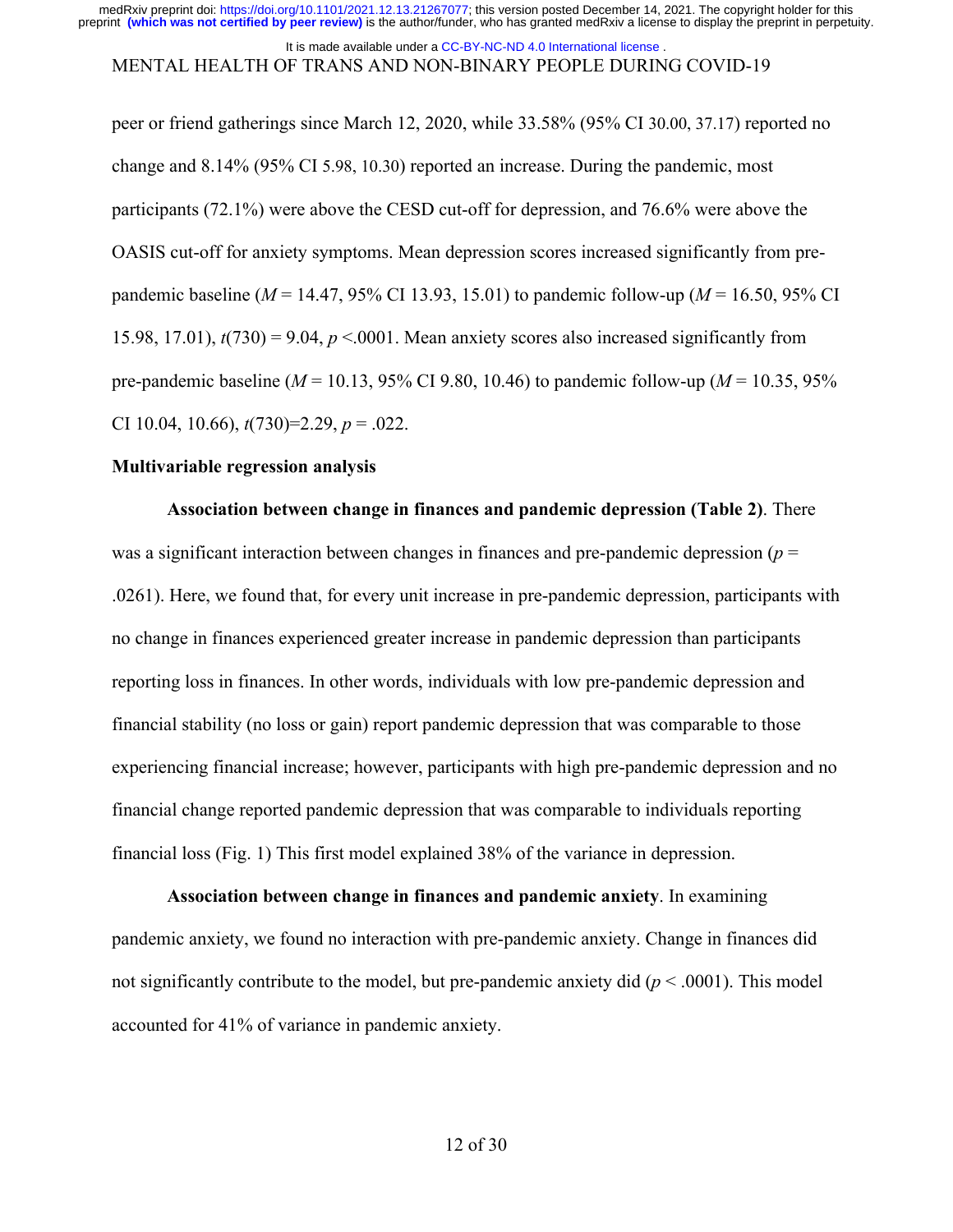It is made available under a CC-BY-NC-ND 4.0 International license.

# MENTAL HEALTH OF TRANS AND NON-BINARY PEOPLE DURING COVID-19

#### **Association between change in trans and non-binary gathering access and pandemic**

**depression (Table 3).** There was a significant interaction between change in access to trans and non-binary peer or friend gatherings and pre-pandemic depression ( $p = .0005$ ) such that for every unit increase in pre-pandemic depression, participants reporting an increase in trans and nonbinary gathering access experienced significantly less pandemic depression than individuals reporting decrease in gathering access or no change in gathering access. Participants who reported low pre-pandemic depression symptoms and an increase in access to TNB peer or friend gatherings reported higher pandemic depression than their counterparts who reported decrease or no change in gathering access. Conversely, individuals with high pre-pandemic depression and increased TNB gathering access reported less pandemic depression than those who reported decreased gathering access. Participants with high pre-pandemic depression who reported increase in TNB gathering access appeared to show less pandemic depression than people who had high pre-pandemic depression and reported either loss in access or no change in access (Fig. 2). This model predicted 28% of the variance in pandemic depression symptoms.

# **Association between change in trans and non-binary peer or friend gathering access and pandemic anxiety**

We found no interaction between pre-pandemic anxiety symptoms and change in trans and non-binary gathering access. Change in trans and non-binary peer or friend gathering access did not significantly contribute to the model with pandemic anxiety as an outcome, but prepandemic anxiety did ( $p < .0001$ ). This final model predicted 50% of variance in pandemic anxiety.

#### **Discussion**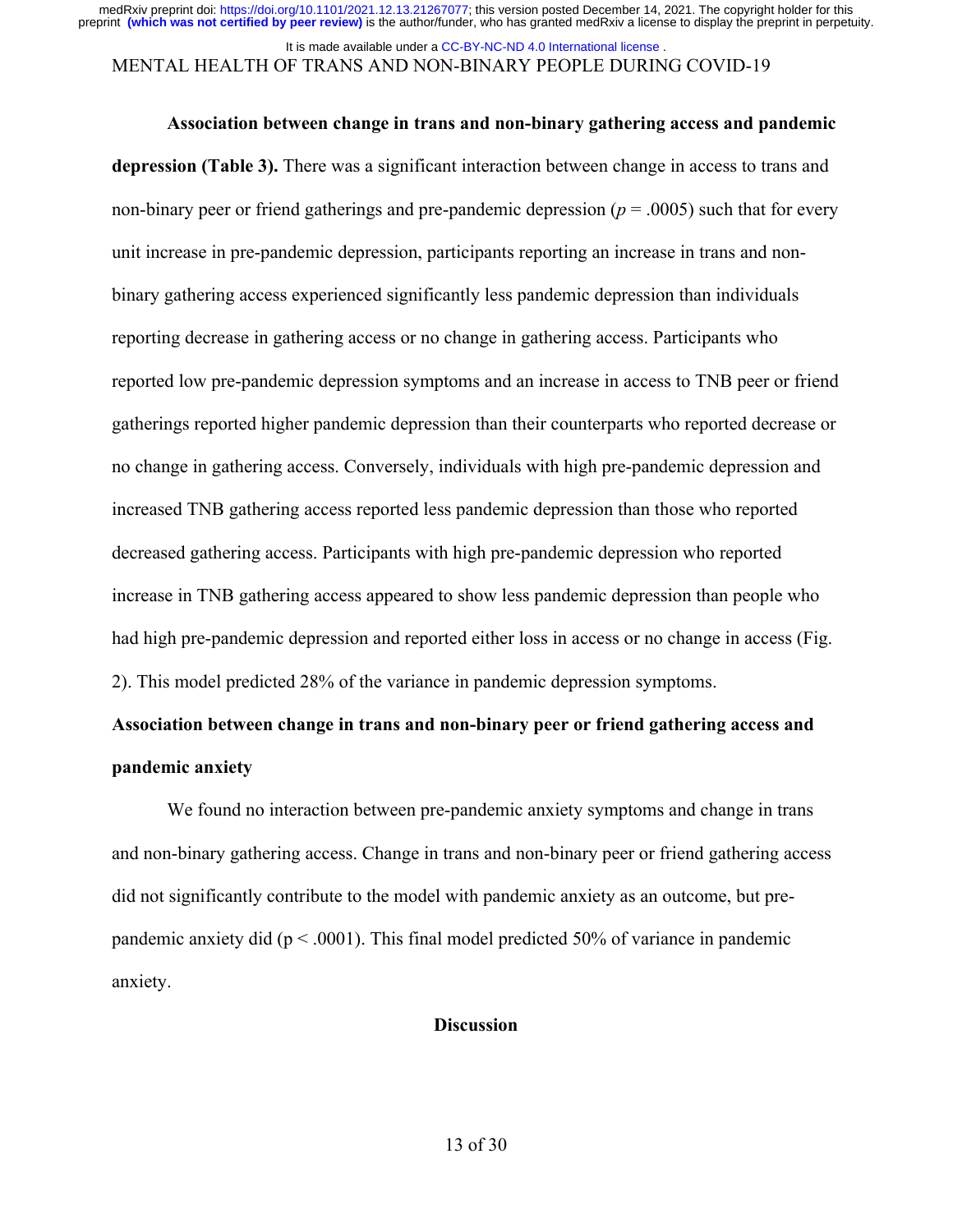### It is made available under a CC-BY-NC-ND 4.0 International license.

# MENTAL HEALTH OF TRANS AND NON-BINARY PEOPLE DURING COVID-19

We examined associations between changes in finances and TNB peer or friend gathering access and mental health during the COVID-19 pandemic. Approximately half of our sample reported a negative change in finances due to the pandemic. The majority reported a loss in access to TNB peer or friend gatherings (online and in person). We found that both depression symptoms and anxiety severity/impairment increased significantly in our sample from prepandemic baseline to pandemic follow-up, and that most participants were above cut-offs for both depression and anxiety during the pandemic. When observing pandemic depression symptoms, we found that the impact of changes in finances and TNB gathering access varied depending on pre-pandemic depression, but that change in finances and TNB gathering access did not predict pandemic anxiety in our sample.

Our findings on the impact of financial change on pandemic depression substantiate previous research showing that income loss during COVID-19 is linked with reduced mental health among TNB people [23] and that pre-pandemic mental health predicts pandemic mental health [24, 25, 26]. Our results, however, advance the research on these associations and reveal an interaction between pre-pandemic depression and financial loss. For individuals low in depression symptoms prior to the pandemic, financial stability was protective; meanwhile, for individuals who entered the pandemic with high depression symptoms, financial stability was not protective, and depression symptoms increased at a greater rate during the pandemic. Past research has also noted complex associations between mental health and finances. For example, research on employment security and mental health of low-income, urban women showed that employment security was only protective of mental health if the women had access to childcare [27]. In other words, financial stability does not directly improve mental health, and the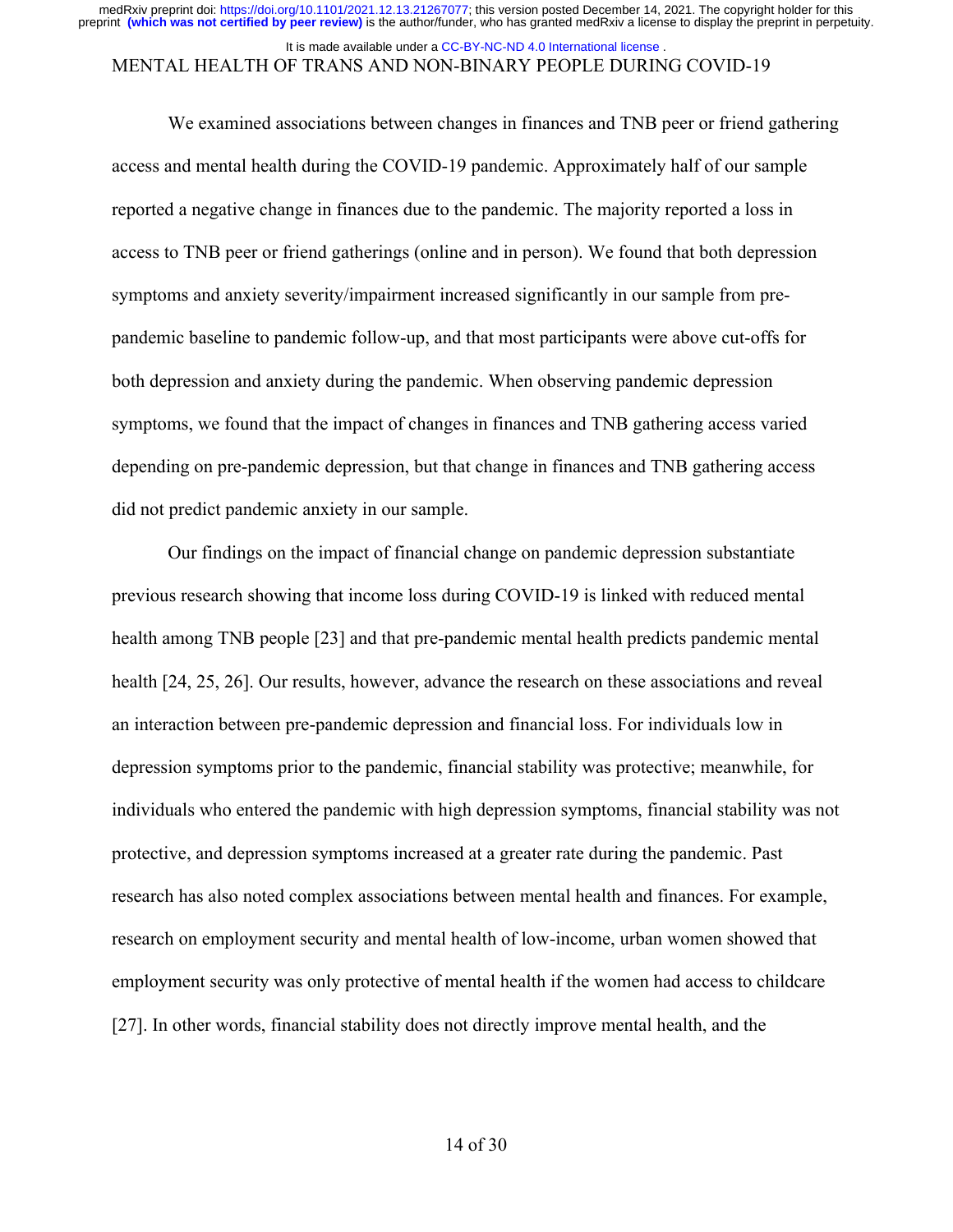### MENTAL HEALTH OF TRANS AND NON-BINARY PEOPLE DURING COVID-19 It is made available under a CC-BY-NC-ND 4.0 International license.

relationship between financial status and mental health is complicated by other factors (e.g., tangible support).

We also found that the relationship between access to peer gatherings and pandemic depression varied based on pre-pandemic depression. Participants with low pre-pandemic depression and increase in TNB gathering access reported higher pandemic depression than those with low pre-pandemic depression and a decrease or no change in community access. Individuals reporting high pre-pandemic depression and increased access to TNB peer or friend gatherings reported reduced pandemic depression compared to individuals high in pre-pandemic depression who experienced loss in community access. It is possible that participants with low pre-pandemic depression pursued more community connection/access during the pandemic because they were experiencing increased depression symptoms. Thus, for those with low pre-pandemic depression, increased depression may have led to increased gathering access. Meanwhile, individuals who entered the pandemic with high depression and reported an increase in gathering access experienced the reduced depression that would be expected to result from an increase in community engagement. Supportive of our findings, research with a nationally representative sample in the United States has shown that building social trust with surrounding community was protective for people with major depression at pre-pandemic baseline, but this effect was not found for those without depression at pre-pandemic baseline [28]. Results from the same study showed that, while trust was protective for people with pre-pandemic depression, community participation was not – suggesting that merely having access to community may not be protective and highlighting the importance of separating social capital into different dimensions when examining the relationship with mental health [28]. When examining the relationship between social support and resilience in the general population, research has suggested that individuals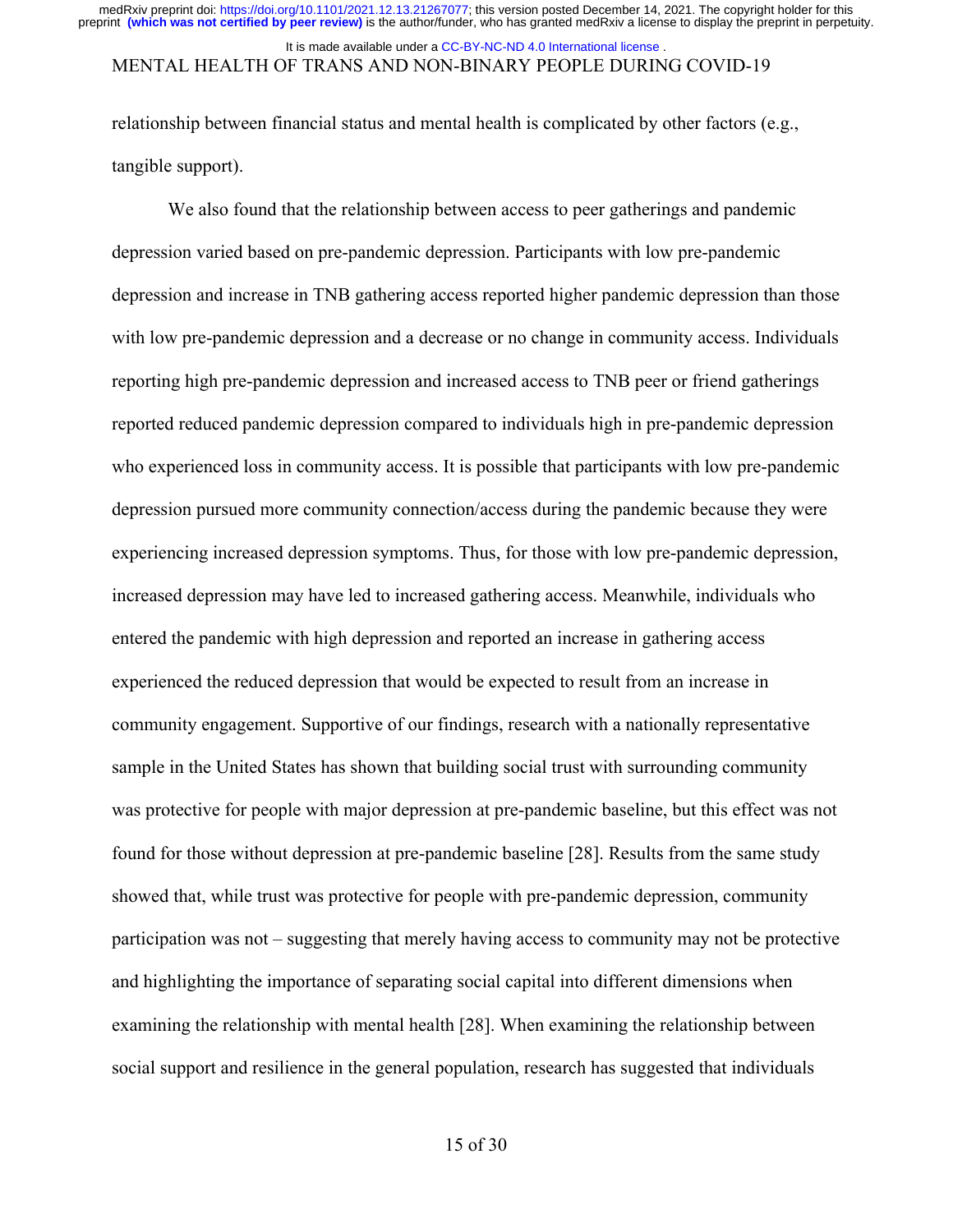#### MENTAL HEALTH OF TRANS AND NON-BINARY PEOPLE DURING COVID-19 It is made available under a CC-BY-NC-ND 4.0 International license.

with low resilience need high levels of support from family, friends, and community for mental health to be protected from stress [29].

We found that neither change in finances nor in TNB gathering access were significantly associated with levels of pandemic anxiety. Consistent with previous research, pre-pandemic anxiety was the primary predictor of follow-up anxiety (e.g., [30]) and, specifically, pandemic anxiety [31]. In research conducted prior to COVID-19 that predicted follow-up mental health from housing insecurity and baseline mental health, results revealed that the predictive power of housing insecurity was reduced when controlling for baseline mental health [32]. This has also been found more specifically in predictions of anxiety during COVID [33].

Our results show that anxiety persists, regardless of change in finances or TNB gathering access, whereas pandemic depression may be assuaged or enhanced. This is in line with recent COVID-related research which showed that anxiety increased during the pandemic, but depression did not [34]. Prior to COVID-19, other research has shown that anxiety tends to persist more than depression or other forms of mental distress. For example, when examining the relationship between social support and changes in mental health among heart failure outpatients, research has shown that increased social support contributed to changes in depression but did not affect anxiety [35]. In a study of anxiety and distress in patients with multiple sclerosis, Janssens et al. [36] found that distress decreased over time, but that high levels of anxiety did not change. These authors attributed this to uncertainty and concerns about future consequences of patient health. Uncertainty is likely a major contributor to anxiety or distress during COVID and has been linked to increased pandemic eating disorder pathology [37]. Uncertainty may thus be one reason that anxiety persisted in our sample, regardless of change in finances or access to TNB peer or friend gatherings.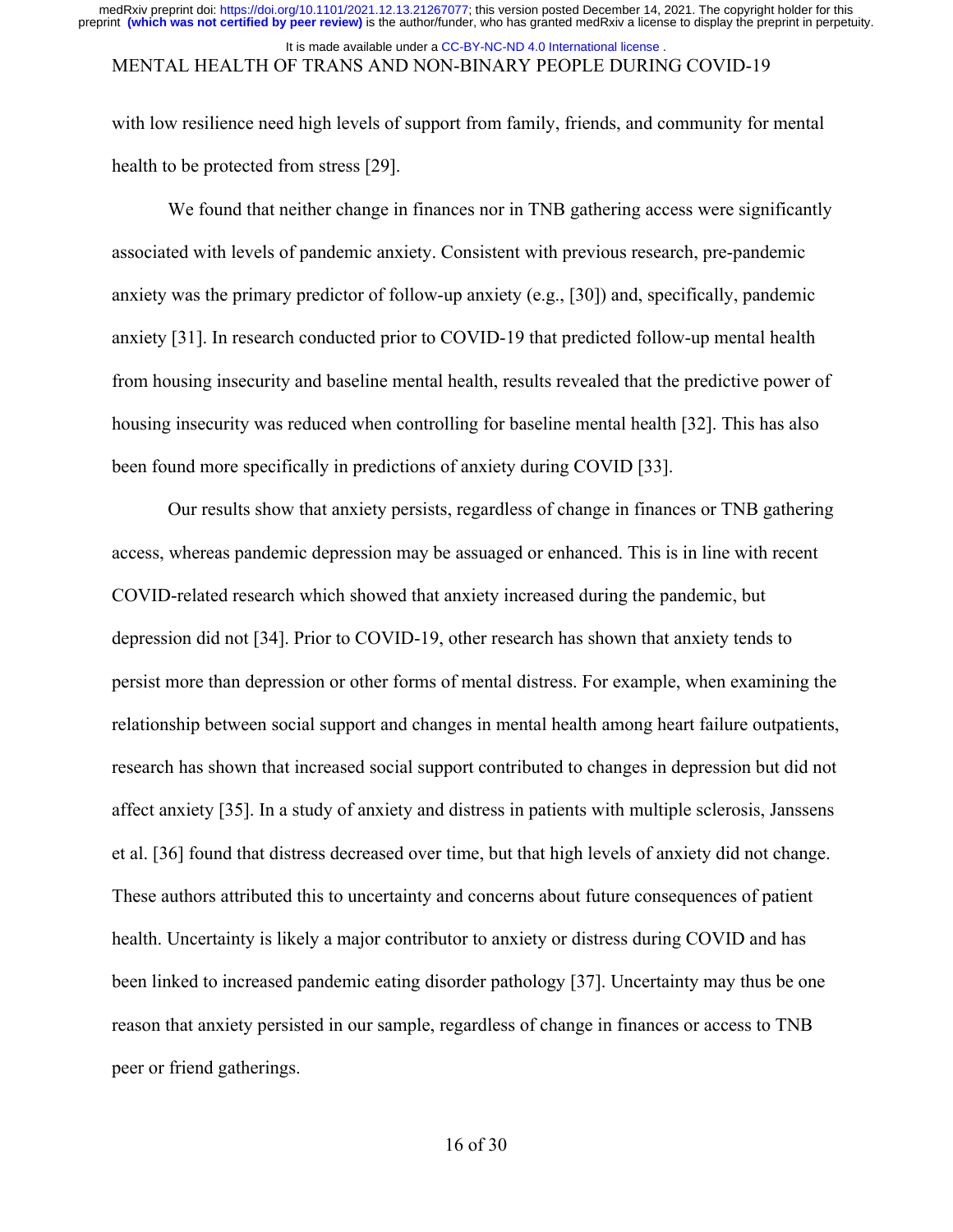#### It is made available under a CC-BY-NC-ND 4.0 International license.

### MENTAL HEALTH OF TRANS AND NON-BINARY PEOPLE DURING COVID-19

Although our study had many strengths, including a large and diverse national sample, as well as pre-pandemic assessments of mental health, there were limitations. Our measure of access to TNB peer or friend gatherings did not specify the nature of this access. Findings on the relationship between gathering access and mental health in the literature vary based on context. In some cases, among marginalized groups, high bonding with similar others is associated with worsened mental health, whereas connecting to individuals who are socio-demographically different is associated with less mental distress [38]. If the communities that participants were accessing are related to activism and civic engagement, there are mixed findings on the benefits of that type of engagement on mental health (e.g., [39]). Access to gatherings may also have been in the form of social media "lurking," which may have a negative relationship with perceived social support and be related to worsened mental health [40]. This limits the interpretability of our findings. Qualitative investigation (e.g., [41]) may provide a deeper understanding of different dimensions of peer or friend gathering access and the impact on mental health. We additionally were unable to include participants who did not complete the COVID-19 follow-up survey and it is possible that their unavailability was related to distress or financial strain.

#### **Conclusion**

The present study used prospective data to assess mental health during the COVID-19 pandemic and the impact that changes in finances or trans and non-binary peer or friend gathering access has on depression and anxiety. Overall, we found that the relationship between changes in finances and access to TNB gatherings and pandemic depression varied, depending on pre-pandemic depression – but that these moderating effects were not found when examining pandemic anxiety. Thus, although depression varied, anxiety persisted and increased, regardless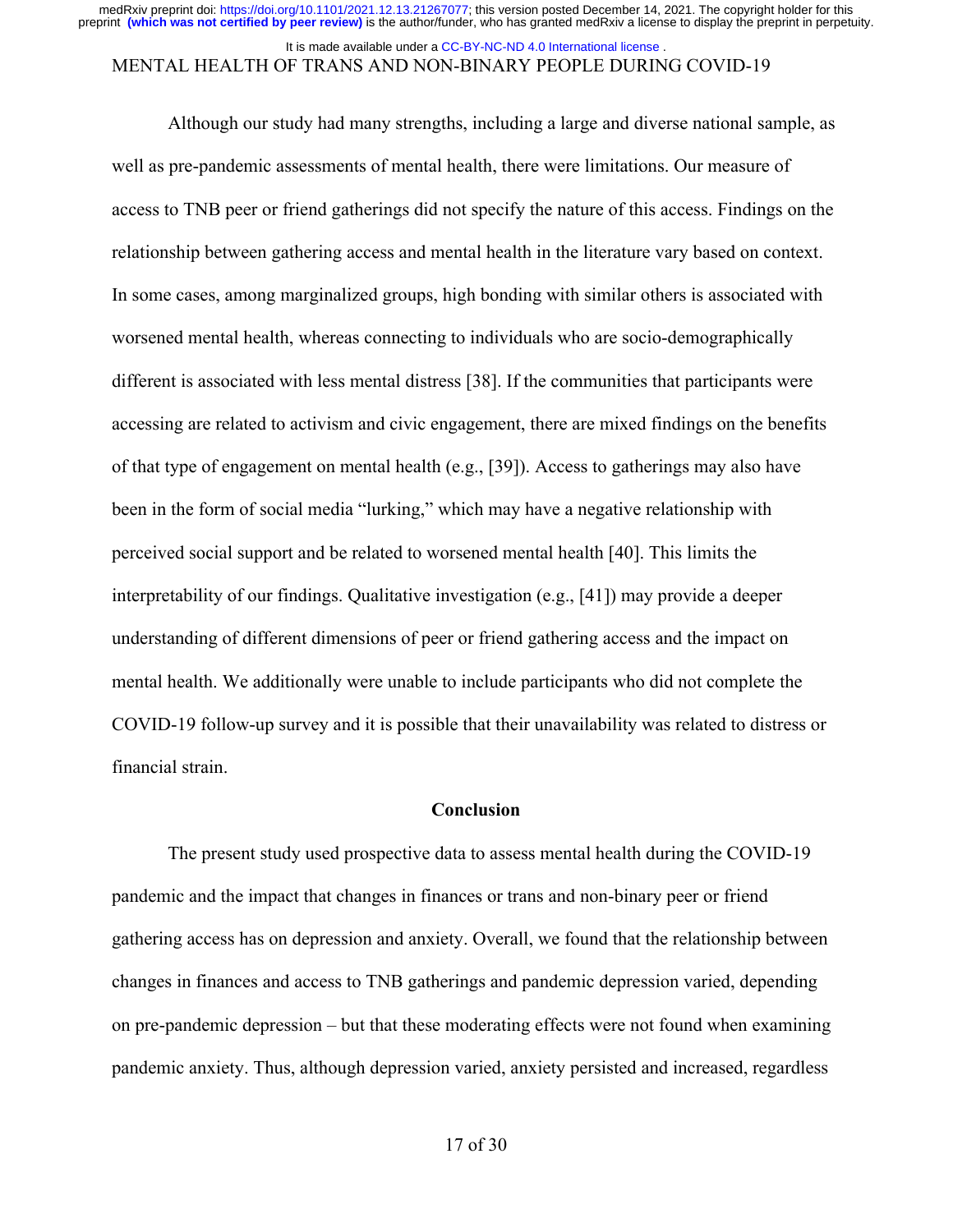medRxiv preprint doi: [https://doi.org/10.1101/2021.12.13.21267077;](https://doi.org/10.1101/2021.12.13.21267077) this version posted December 14, 2021. The copyright holder for this<br>preprint (which was not certified by peer review) is the author/funder, who has grante

#### It is made available under a CC-BY-NC-ND 4.0 International license.

# MENTAL HEALTH OF TRANS AND NON-BINARY PEOPLE DURING COVID-19

of financial or gathering access change. This may have been due to the general uncertainty experienced during COVID; even with, for example, stability in finances or increase in access to TNB gatherings, there are many areas of uncertainty brought about by the COVID-19 pandemic. Our findings suggest that minor or temporary financial assistance is likely an oversimplified solution to increased mental health concerns during the pandemic and that TNB individuals may benefit from more meaningful resources and aids that address different dimensions of need. Prior to and during COVID, the sample average in depression and anxiety metrics surpassed the cutoffs indicating potential mental health disorders – and pre-pandemic mental health was found to predict pandemic mental health very strongly. This highlights the insufficiency of temporary financial aid during the pandemic and indicates the importance of developing an established, multifaceted approach to mental health programmes and services to address structural barriers and needs, including financial support and meaningful community engagement. Such programs may also help to reduce COVID-related and general uncertainty, and thus alleviate anxiety.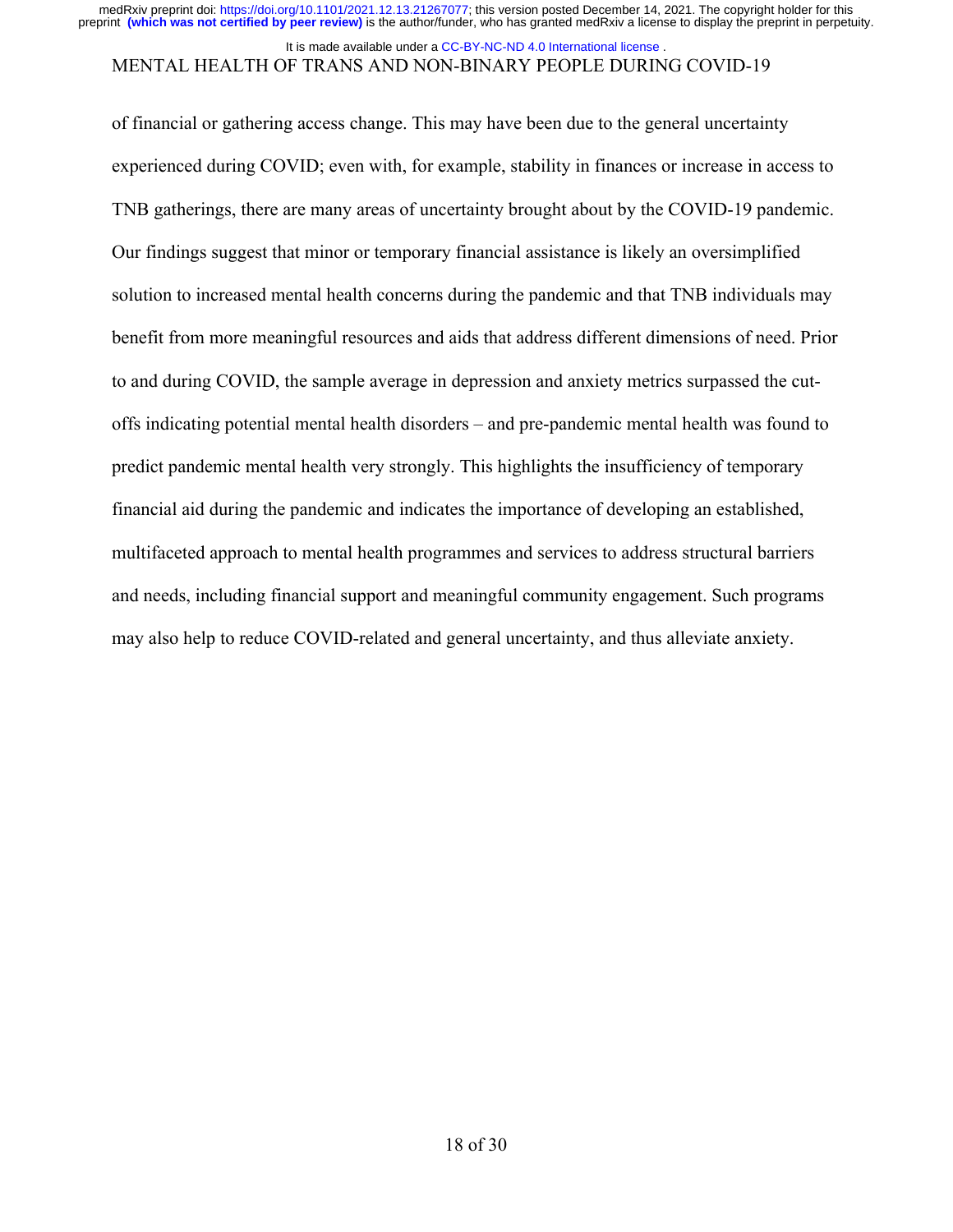MENTAL HEALTH OF TRANS AND NON-BINARY PEOPLE DURING COVID-19 It is made available under a CC-BY-NC-ND 4.0 International license.

### **Statements & Declarations**

### **Funding**

This study was funded by the Canadian Institutes of Health Research (PJT-159690).

### **Conflicts of interest/Competing interests**

The authors declare that they have no conflict of interest.

### **Availability of data and material**

The 2019 Trans PULSE Canada survey data (baseline data source) cannot be deposited in a data repository due to the Research Ethics Board approval and conditions in the letter of information and consent for participants that specified data would only be seen by members of the large national team's Data Analysis Working Group. These conditions were necessary to build this community-based research project in the context of stigmatization and distrust of researchers. For the more limited 2020 COVID-specific data subset (follow-up/pandemic data source), data are available through an interactive data dashboard at https://transpulsecanada.ca/covid/. A larger version of the 2020 data set is being cleaned and deidentified and will be deposited in a repository prior to publication.

### **Code availability**

N/A

### **Ethics approval**

All procedures performed in studies involving human participants were in accordance with the ethical standards of the institutional and/or national research committee and with the 1964 Helsinki Declaration and its later amendments or comparable ethical standards. Trans PULSE Canada was approved by the research ethics boards of Western University, Unity Health Toronto, Wilfrid Laurier University and the University of Victoria; the TPC COVID Cohort follow-up was approved at Western University, Wilfrid Laurier University, University of Victoria, Universal Health Network, University of British Columbia, and Drexel University.

### **Consent**

Informed consent was obtained from all individual participants included in the study. Participants consented to publication of results from this research.

### **Authors' contribution statements.**

MG: Formal data analysis, substantial interpretation of results, writing – original draft, writing – review and editing

AS: Original study design, survey design, data collection, writing – review and editing

CC: Survey design, data collection, writing – review and editing

HS: Drafted introduction (writing – original draft)

NA: Survey design, writing – review and editing

GB: Original study design, survey design, data collection, data analysis, figures, writing – review and editing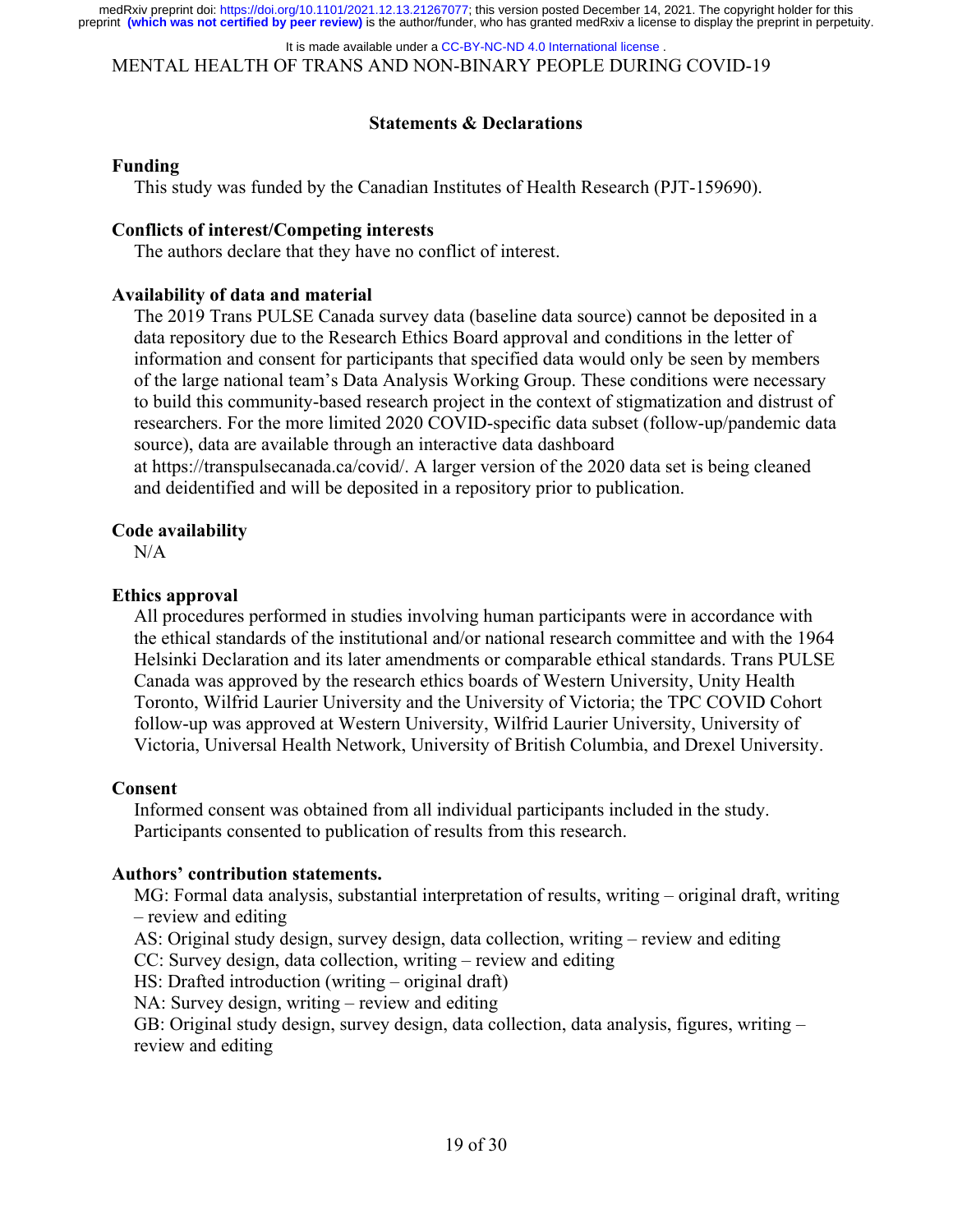MENTAL HEALTH OF TRANS AND NON-BINARY PEOPLE DURING COVID-19 It is made available under a CC-BY-NC-ND 4.0 International license.

### **References**

- 1. Public Health Agency of Canada (2020) Community-based measures to mitigate the spread of coronavirus disease (COVID-19) in Canada. https://www.canada.ca/en/publichealth/services/diseases/2019-novel-coronavirus-infection/health-professionals/publichealth-measures-mitigate-covid-19.html# Physical distancing
- 2. Banerjee D, Rai M (2020) Social isolation in Covid-19: The impact of loneliness. Int J Soc Psychiatr 66(6):525–527. https://doi.org/10.1177/0020764020922269
- 3. Béland LP, Brodeur A, Mikola D, Wright T (2020) The Short-Term Economic Consequences of Covid-19: Occupation Tasks and Mental Health in Canada (SSRN Scholarly Paper ID 3602430). Soc Sci Res. https://papers.ssrn.com/abstract=3602430
- 4. Bockting WO, Miner MH, Swinburne Romine RE, Hamilton A, Coleman E (2013) Stigma, Mental Health, and Resilience in an Online Sample of the US Transgender Population. Am J Public Health 103(5):943–951. https://doi.org/10.2105/AJPH.2013.301241
- 5. McCann E (2015) People who are transgender: Mental health concerns. J Psychiatr Ment Hlt 22(1):76–81. https://doi.org/10.1111/jpm.12190
- 6. Veale JF, Watson RJ, Peter T, Saewyc EM (2017) Mental Health Disparities Among Canadian Transgender Youth. J Adolescent Health 60(1): 44–49. https://doi.org/10.1016/j.jadohealth.2016.09.014
- 7. Herman JL, O'Neill K (2020) Vulnerabilities to COVID-19 Among Transgender Adults in the US. UCLA School of Law Williams Institute. https://williamsinstitute.law.ucla.edu/publications/transgender-covid-19-risk/ Accessed 19 July 2021
- 8. Yarns BC, Abrams JM, Meeks TW, Sewell DD (2016) The Mental Health of Older LGBT Adults. Curr Psychiat Rep 18(6):60. https://doi.org/10.1007/s11920-016-0697-y
- 9. Kattari S, Whitfield DL, Walls NE, Langenderfer-Magruder L, Ramos D (2016) Policing Gender Through Housing and Employment Discrimination: Comparison of Discrimination Experiences of Transgender and Cisgender LGBQ Individuals. J Society Soc Work Res 2016 7(3):427-447. https://doi.org/10.1086/686920
- 10. Jones BA, Bowe M, McNamara N, Guerin E, Carter T (2021) Exploring the mental health experiences of young trans and gender diverse people during the Covid-19 pandemic. Int J Transgender Health 0(0):1–13. https://doi.org/10.1080/26895269.2021.1890301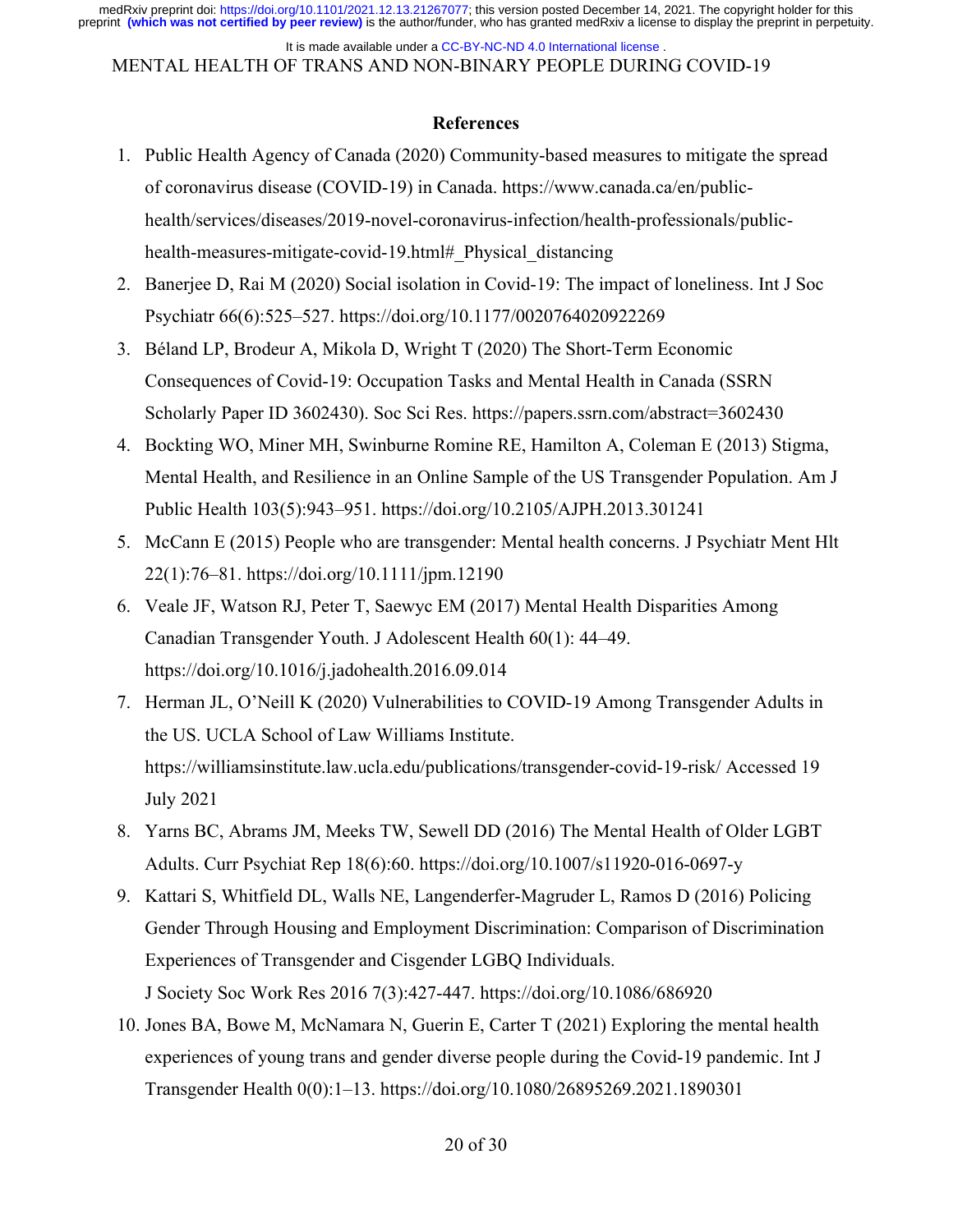MENTAL HEALTH OF TRANS AND NON-BINARY PEOPLE DURING COVID-19 It is made available under a CC-BY-NC-ND 4.0 International license.

11. McConnell EA, Birkett MA, Mustanski B (2015) Typologies of Social Support and Associations with Mental Health Outcomes Among LGBT Youth. LGBT health 2(1):55–61. https://doi.org/10.1089/lgbt.2014.0051

- 12. Gonzales G, Loret de Mola E, Gavulic KA, McKay T, Purcell C (2020) Mental Health Needs Among Lesbian, Gay, Bisexual, and Transgender College Students During the COVID-19 Pandemic. J Adolescent Health 67(5):645–648. https://doi.org/10.1016/j.jadohealth.2020.08.006
- 13. The Trevor Project (2020) Implications of COVID-19 for LGBTQ youth mental health and suicide prevention. https://www.thetrevorproject.org/2020/04/03/implications-of-covid-19 for-lgbtq-youth-mental-health-and-suicide-prevention/ Accessed 19 July 2021
- 14. Katz-Wise SL, Rosario M, Tsappis M (2016) Lesbian, Gay, Bisexual, and Transgender Youth and Family Acceptance. Pediatr Clin N Am 63(6):1011–1025. https://doi.org/10.1016/j.pcl.2016.07.005
- 15. Hawke LD, Hayes E, Darnay K, Henderson J (2021) Mental health among transgender and gender diverse youth: An exploration of effects during the COVID-19 pandemic. Psychology of Sexual Orientation and Gender Diversity. https://doi.org/10.1037/sgd0000467
- 16. Statistics Canada. Low Income Measure. https://www150.statcan.gc.ca/t1/tbl1/en/tv.action?pid=1110023201
- 17. Andresen EM, Malmgren JA, Carter WB, Patrick, DL (1994) Screening for depression in well older adults: Evaluation of a short form of the CES-D. Am J Prev Med 10(2):77-84.
- 18. Norman SB, Hami Cissell S, Means‐Christensen AJ, Stein MB (2006) Development and validation of an overall anxiety severity and impairment scale (OASIS). Depress Anxiety 23(4):245-249.
- 19. Sherbourne CD, Stewart AL (1991) The MOS social support survey. Soc Sci Med 32(6):705-714.
- 20. Statistics Canada. Canadian Perspectives Survey Impact of COVID-19. https://www23.statcan.gc.ca/imdb/p3Instr.pl?Function=assembleInstr&lang=en&Item\_Id=1 280238.
- 21. Textor J, van der Zander B, Gilthorpe MK, Liskiewicz M, Ellison GTH (2016) Robust causal inference using directed acyclic graphs: The R package 'dagitty'. Int J Epidemiology 45(6):1887-1894.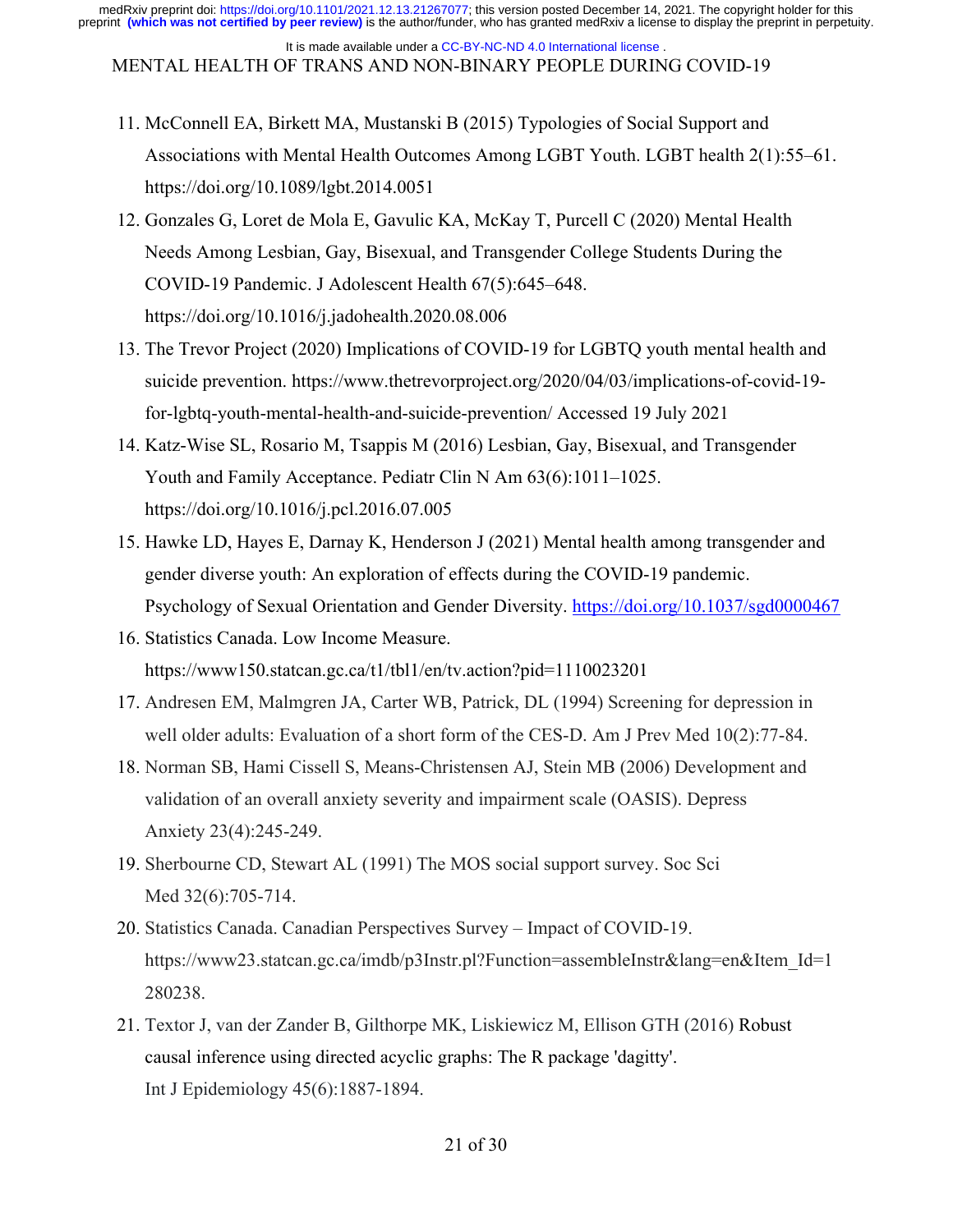It is made available under a CC-BY-NC-ND 4.0 International license.

MENTAL HEALTH OF TRANS AND NON-BINARY PEOPLE DURING COVID-19

- 22. Tennant PW, Murray EJ, Arnold KF, Berrie L, Fox MP, Gadd SC, ...Ellison GT (2021) Use of directed acyclic graphs (DAGs) to identify confounders in applied health research: Review and recommendations. Int J Epidemiology 50(2):620-632.
- 23. Restar AJ, Jin H, Jarrett B, Adamson T, Baral SD, Howell S., Beckham SW (2021) Characterising the impact of COVID-19 environment on mental health, gender affirming services and socioeconomic loss in a global sample of transgender and non-binary people: A structural equation modelling. BMJ Global Health 6(3):e004424.
- 24. Flentje A, Obedin-Maliver J, Lubensky ME, Dastur Z, Neilands T, Lunn MR (2020) Depression and anxiety changes among sexual and gender minority people coinciding with onset of COVID-19 pandemic. J Gen Int Med 35(9):2788-2790.
- 25. Kwong AS, Pearson RM, Adams MJ, Northstone K, Tilling K, Smith D, ... Timpson NJ (2021) Mental health before and during the COVID-19 pandemic in two longitudinal UK population cohorts. BJ Psych 218(6):334-343.
- 26. Wang Y, Shi L, Que J, Lu Q, Liu L, Lu Z, ... Shi J (2021) The impact of quarantine on mental health status among general population in China during the COVID-19 pandemic. Mol Psychiatry 1-10.
- 27. Jacobs AW, Hill TD, Tope D, O'Brien LK (2016) Employment transitions, child care conflict, and the mental health of low-income urban women with children. Women's Health Issues 26(4):366-376.
- 28. Fujiwara T, Kawachi I (2008) A prospective study of individual-level social capital and major depression in the United States. J Epidemiology & Community Health  $62(7)$ :627-633.
- 29. Li F, Luo S, Mu W, Li Y, Ye L, Zheng X, Xu B, Ding Y, Ling P, Zhou M, Chen X (2021) Effects of sources of social support and resilience on the mental health of different age groups during the COVID-19 pandemic. BMC Psychiatry 21(1):16.
- 30. Ramos-Cejudo J, Salguero JM (2017) Negative metacognitive beliefs moderate the influence of perceived stress and anxiety in long-term anxiety. Psychiatry Res 250:25-29.
- 31. Sauer KS, Jungmann SM, Witthöft M (2020). Emotional and behavioral consequences of the COVID-19 pandemic: The role of health anxiety, intolerance of uncertainty, and distress (in) tolerance. Int J Environ Res Public Health 17(19):7241.
- 32. Baker E, Pham NTA, Daniel L, Bentley R (2020) New evidence on mental health and housing affordability in cities: A quantile regression approach. Cities 96:102455.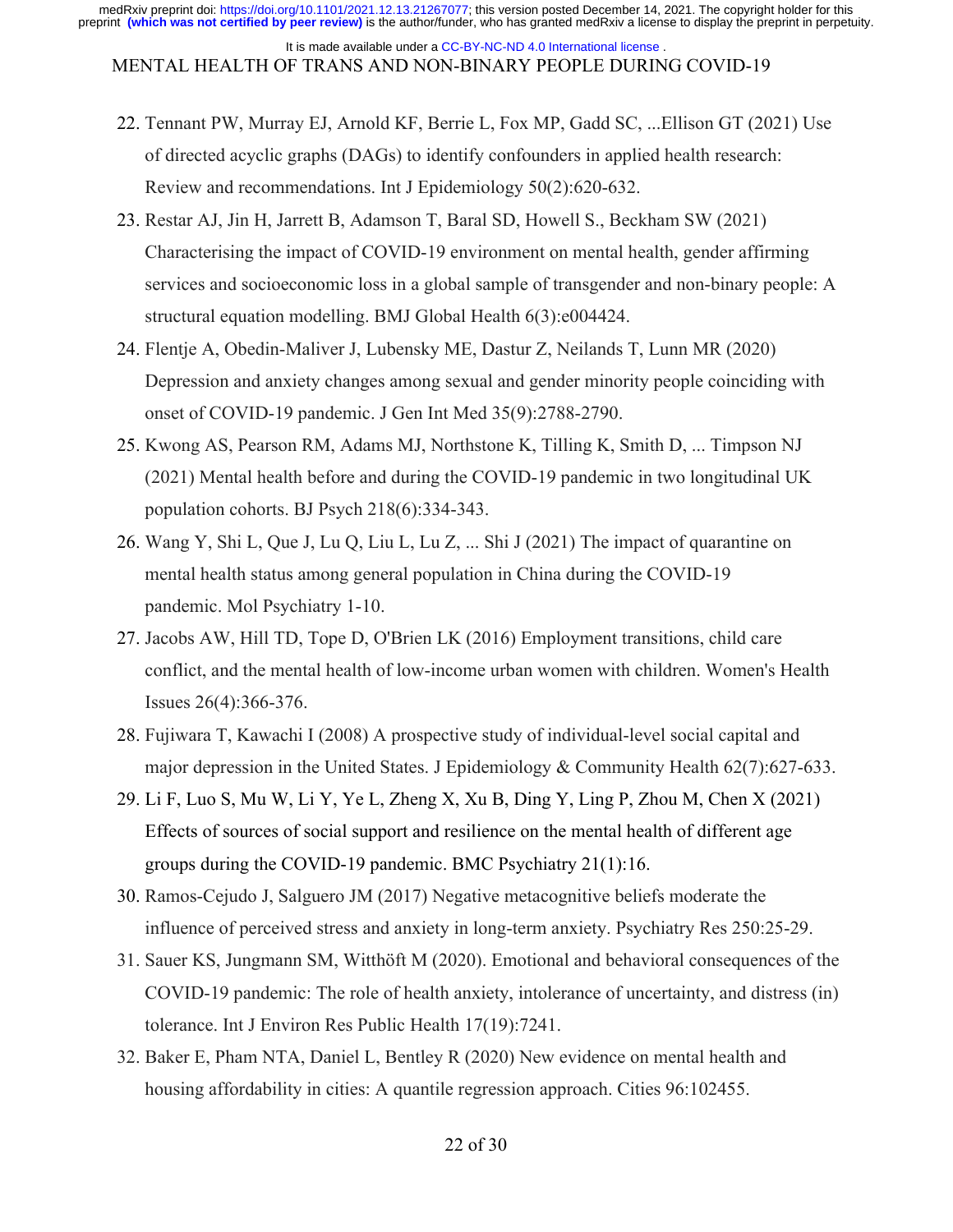MENTAL HEALTH OF TRANS AND NON-BINARY PEOPLE DURING COVID-19 It is made available under a CC-BY-NC-ND 4.0 International license.

- 33. Buckner JD, Abarno CN, Lewis EM, Zvolensky MJ, Garey L (2021) Increases in distress during stay-at-home mandates During the COVID-19 pandemic: A longitudinal study. Psychiatry Res 298:113821.
- 34. Saraswathi I, Saikarthik J, Kumar KS, Srinivasan KM, Ardhanaari M, Gunapriya R. (2020). Impact of COVID-19 outbreak on the mental health status of undergraduate medical students in a COVID-19 treating medical college: A prospective longitudinal study. PeerJ 8:e10164.
- 35. Friedmann E, Son H, Thomas SA, Chapa DW, Lee HJ (2014) Poor social support is associated with increases in depression but not anxiety over 2 years in heart failure outpatients. J Cardiovasc Nurs 29(1):20-28.
- 36. Janssens AC, Buljevac D, van Doorn PV, van der Meché FG, Polman CH, Passchier J, Hintzen RQ (2006) Prediction of anxiety and distress following diagnosis of multiple sclerosis: A two-year longitudinal study. Multiple Sclerosis Journal 12(6):794-801.
- 37. Scharmer C, Martinez K, Gorrell S, Reilly EE, Donahue JM, Anderson DA (2020) Eating disorder pathology and compulsive exercise during the COVID‐19 public health emergency: Examining risk associated with COVID‐19 anxiety and intolerance of uncertainty. Int J Eating Disorders 53(12):2049-2054.
- 38. Mitchell CU, LaGory M (2002). Social capital and mental distress in an impoverished community. City Community 1(2):199-222
- 39. Landstedt E, Almquist YB, Eriksson M, Hammarström A (2016) Disentangling the directions of associations between structural social capital and mental health: Longitudinal analyses of gender, civic engagement and depressive symptoms. Soc Sci Med 163:135-143.
- 40. Hunt MG, Marx R, Lipson C, Young J (2018). No more FOMO: Limiting social media decreases loneliness and depression. J Soc Clin Psych 37(10):751-768.
- 41. Kia H, Rutherford L, Jackson R, Grigorovich A, Lopez Ricote C, Scheim A, Bauer G (in prep). Qualitative analysis of Trans PULSE Canada COVID-19 survey responses.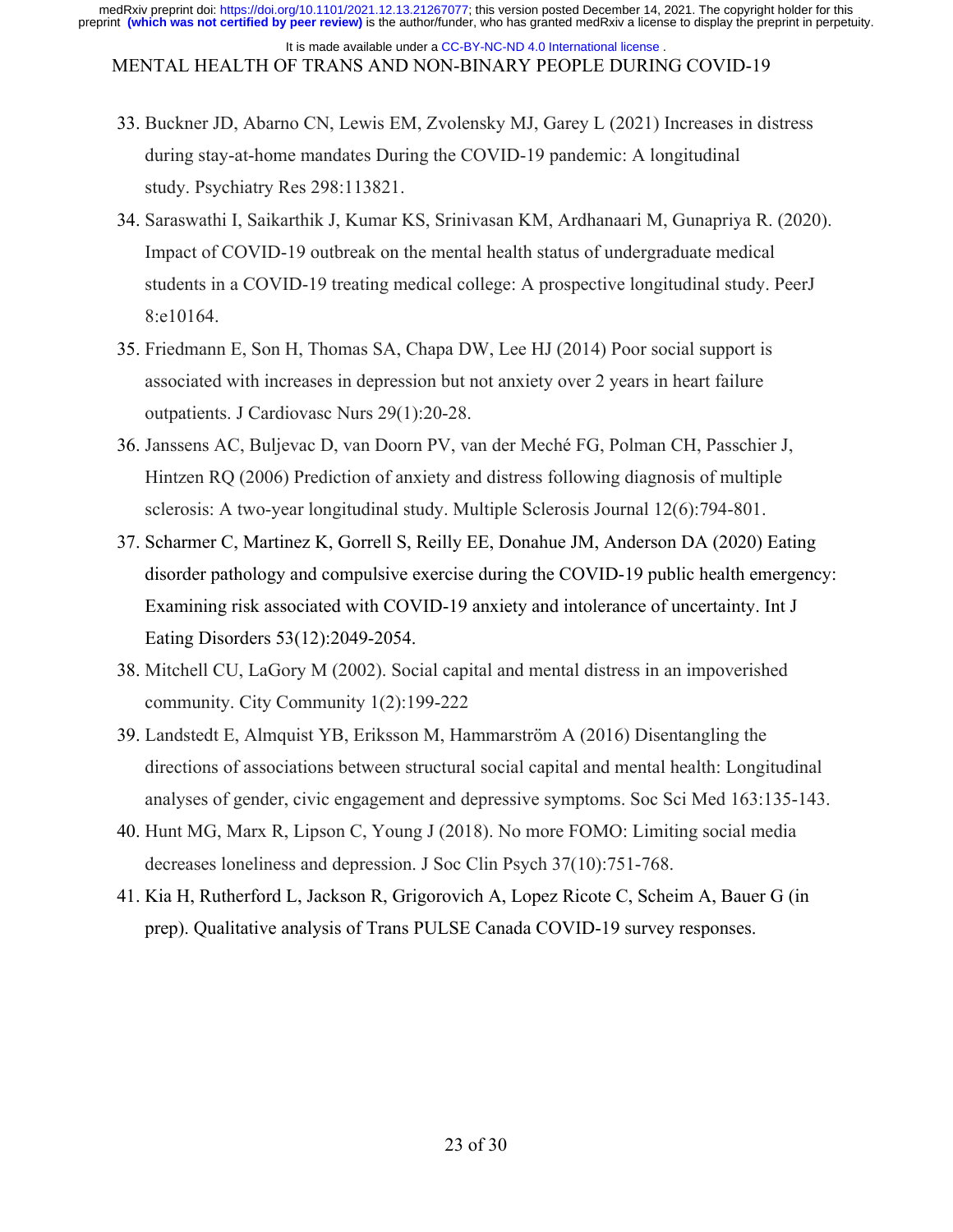# **Table 1**

Participant characteristics, stratified by change in finances and access to trans and non-binary gatherings (*n* = 780)

|                 |                  | <b>Total Sample</b>   |                     | Change in Finances  |                     | Change in Access to Trans and Non-binary Gatherings |                     |                     |
|-----------------|------------------|-----------------------|---------------------|---------------------|---------------------|-----------------------------------------------------|---------------------|---------------------|
|                 | $\boldsymbol{n}$ | Weighted              | Negative            | Neutral             | Positive            | Decrease                                            | No Change           | Increase            |
|                 |                  | $\frac{0}{0}$         | $n = 350$           | $n = 383$           | $n = 60$            | $n = 443$                                           | $n = 255$           | $n = 62$            |
|                 |                  | $(95\% \text{ CI})$   | $(95\% \text{ CI})$ | $(95\% \text{ CI})$ | $(95\% \text{ CI})$ | $(95\% \text{ CI})$                                 | $(95\% \text{ CI})$ | $(95\% \text{ CI})$ |
| Age             |                  |                       |                     |                     |                     |                                                     |                     |                     |
| 18-19           | 19               | 2.94<br>(1.58, 4.30)  | 2.95<br>(.84, 5.06) | 2.75<br>(.91, 4.59) | 1.88<br>(.00, 5.56) | 3.51<br>(1.55, 5.48)                                | 2.31(.24, 4.38)     | 1.57(.00, 4.64)     |
| 20-24           | 151              | 21.57                 | 25.39               | 16.91               | 22.78 (10.73,       | 22.09                                               | 21.50               | 16.90               |
|                 |                  | (18.34, 24.80)        | (22.11, 32.67)      | (12.59, 21.23)      | 34.83)              | (17.81, 26.38)                                      | (15.92, 27.08)      | (6.85, 26.96)       |
| 25-34           | 207              | 40.81                 | 40.95               | 39.83               | 41.66               | 39.76                                               | 41.01 (34.53,       | 49.74 (35.59,       |
|                 |                  | (37.05, 44.57)        | (35.34, 46.56)      | (34.35, 45.32)      | (26.89, 56.42)      | (34.87, 44.65)                                      | 47.50               | 63.88)              |
| 35-49           | 225              | 24.92                 | 20.44               | 29.042              | 23.61               | 24.04                                               | 26.98 (21.46,       | 21.01               |
|                 |                  | (21.74, 28.11)        | (16.00, 24.87)      | (24.178, 33.906)    | (11.09, 36.12)      | (19.91, 28.17)                                      | 32.49               | (9.55, 32.47)       |
| 40-64           | 62               | 8.18                  | 6.69                | 9.571               | 10.08               | 8.74(5.89,                                          | 7.25(4.25, 10.25)   | 8.42                |
|                 |                  | (6.09, 10.26)         | (3.73, 9.65)        | (6.351, 12.792)     | (2.08, 18.07)       | 11.58)                                              |                     | (0, 17.99)          |
| $65+$           | 10               | 1.59                  | 1.59                | 1.892               | $\theta$            | 1.86                                                | 0.95                | 2.36                |
|                 |                  | (.59, 2.59)           | (.03, 3.14)         | (.341, 3.444)       |                     | (.47, 3.25)                                         | (.00, 2.32)         | (.00, 6.93)         |
| Gender          |                  |                       |                     |                     |                     |                                                     |                     |                     |
| Woman/          | 197              | 25.35 (22.021, 28.68) | 25.33               | 24.98               | 32.87               | 24.53                                               | 24.72               | 32.27               |
| girl            |                  |                       | (20.21, 30.44)      | (20.28, 29.68)      | (18.37, 47.36)      | (20.24, 28.81)                                      | (19.05, 30.39)      | (19.12, 45.42)      |
| Man/boy         | 186              | 24.19                 | 21.72               | 25.85               | 28.52               | 22.64                                               | 28.49               | 17.91               |
|                 |                  | (20.87, 27.51)        | (17.03, 26.29)      | (20.89, 30.81)      | (14.90, 42.15)      | (18.38, 26.90)                                      | (22.55, 34.44)      | (8.15, 27.68)       |
| Indigenous or   | 17               | 2.22                  | 2.63                | 1.73                | 2.53                | 2.072                                               | 2.35                | 2.93                |
| other cultural  |                  | (1.13, 3.32)          | (.75, 4.51)         | (.41, 30.55)        | (.000, 7.44)        | (.66, 3.49)                                         | (.41, 4.28)         | (0, 6.97)           |
| identity        |                  |                       |                     |                     |                     |                                                     |                     |                     |
| Non-binary,     | 379              | 48.66 (44.50, 52.11)  | 50.38               | 47.44 (41.89,       | 36.09 (22.37,       | 50.76 (45.77,                                       | 44.44 (37.98,       | 46.88               |
| genderqueer     |                  |                       | (44.64, 56.12)      | 52.98)              | 49.80)              | 55.76)                                              | 50.91)              | (32.97, 60.79)      |
| Sex assigned at | 503              | 66.10 (62.41, 69.80)  | 66.27               | 67.05 (61.82,       | 58.98               | 67.29 (62.57,                                       | 66.99 (60.85,       | 58.55 (44.36,       |
| birth (female)  |                  |                       | (60.76, 71.78)      | 72.28               | (43.97, 73.98)      | 72.02)                                              | 73.14)              | 72.73)              |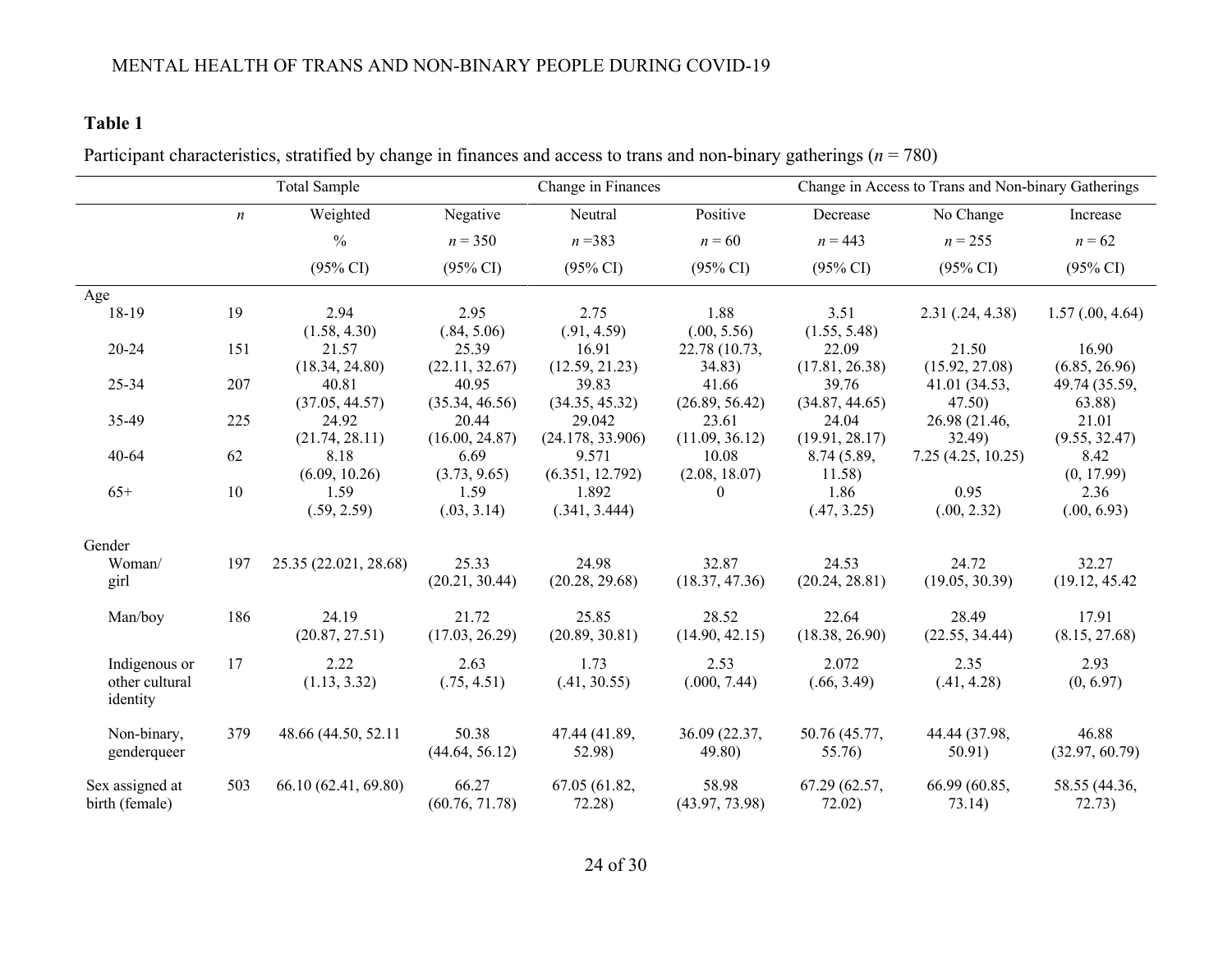# MENTAL HEALTH OF TRANS AND NON-BINARY PEOPLE DURING COVID-19

| Sexual orientation                                                                          |     |                         |                          |                         |                         |                            |                         |                         |
|---------------------------------------------------------------------------------------------|-----|-------------------------|--------------------------|-------------------------|-------------------------|----------------------------|-------------------------|-------------------------|
| Asexual                                                                                     | 99  | 12.19 (9.75, 14.64)     | 14.91 (10.90,<br>18.92   | 9.58 (6.31, 12.84)      | 8.49 (1.09,<br>15.88)   | 12.59 (9.33,<br>15.85)     | 12.48 (8.22,<br>16.73)  | 8.78 (1.27,<br>16.29    |
| Bisexual                                                                                    | 213 | 25.98 (22.70, 29.26)    | 26.19 (21.19,<br>31.20)  | 25.39 (20.67,<br>20.10) | 23.50 (11.27,<br>35.73) | 27.10 (22.75,<br>31.45)    | 24.10 (18.55,<br>29.64) | 27.05 (15.31,<br>38.80) |
| Gay                                                                                         | 114 | 14.91 (12.17, 17.66)    | 15.56 (11.50,<br>19.63)  | 14.83 (10.73,<br>18.94) | 16.06(4.51,<br>27.60)   | 16.42 (12.62,<br>20.22)    | 12.23 (8.09,<br>16.37)  | 15.94 (5.63,<br>26.26   |
| Lesbian                                                                                     | 129 | 16.64 (13.78, 19.49)    | 15.61 (11.33,<br>19.89)  | 17.73 (13.59,<br>21.87) | 19.73 (6.95,<br>32.50)  | 16.58 (12.86,<br>20.27)    | 15.32 (10.70,<br>19.94) | 20.57 (8.46,<br>32.67)  |
| Pansexual                                                                                   | 220 | 27.70 (24.32, 31.09)    | 28.25 (23.07,<br>33.42)  | 28.18 (23.21,<br>33.16  | 22.59 (10.47,<br>34.70) | 29.12 (24.56,<br>33.69)    | 25.81 (20.23,<br>31.40) | 26.74 (14.93,<br>38.54) |
| Queer                                                                                       | 461 | 55.27 (51.45, 59.09)    | 56.40 (50.27,<br>61.81)  | 55.12 (49.56,<br>60.69  | 45.11 (30.74,<br>59.48) | 57.99 (52.98,<br>63.01)    | 49.55 (43.05,<br>56.06) | 59.91 (46.17)           |
| Straight                                                                                    | 44  | 6.10(4.23, 7.98)        | 5.480 (2.938,<br>8.022)  | 6.428<br>(3.519, 9.336) | 6.550<br>(.168, 12.932) | 5.30<br>(2.99, 7.60)       | 8.42<br>(4.65, 12.20)   | 2.64(0, 6.33)           |
| Two-Spirit                                                                                  | 32  | 4.61(2.95, 6.28)        | 4.71 (2.06,<br>7.352)    | 4.79<br>(2.31, 7.28)    | 4.73<br>(0, 9.45)       | 4.374<br>(2.188, 6.560)    | 4.26<br>(1.54, 6.99)    | 8.02<br>(.88, 15.15)    |
| Not Sure                                                                                    | 43  | 5.88 (4.05, 7.71)       | 5.24 (2.81,<br>7.66      | 6.68<br>(3.74, 9.63)    | 3.26<br>(0, 7.76)       | 4.85<br>(2.67, 7.03)       | 6.94<br>(3.43, 10.44)   | 9.25<br>(1.85, 16.65)   |
| Other                                                                                       | 27  | 3.57(2.14, 5.00)        | 14.91 (10.90,<br>18.921) | 9.58<br>(6.31, 12.84)   | 8.49<br>(1.09, 15.88)   | 12.59<br>(9.33, 15.85)     | 12.48<br>(8.22, 16.73)  | 8.78<br>(1.27, 16.29)   |
| Racialized                                                                                  | 98  | 13.18 (10.56, 15.78)    | 18.06<br>(13.58, 22.56)  | 9.419<br>(6.21, 12.63)  | 8.520<br>(.415, 16.626) | 14.892 (11.236,<br>18.548) | 12.54 (8.10,<br>16.97)  | 10.45<br>(2.87, 18.04)  |
| Indigenous                                                                                  | 51  | 7.88<br>(5.66, 10.11)   | 9.65<br>(6.05, 13.25)    | 5.08<br>(2.56, 7.62)    | 15.56<br>(3.56, 27.56)  | 9.19 (5.96,<br>12.41)      | 6.63(3.22, 10.03)       | 5.40 (.10, 10.70)       |
| Born outside of<br>Canada                                                                   | 109 | 12.97 (10.51, 15.42)    | 12.38 (8.71,<br>16.06)   | 13.30 (9.73,<br>16.87)  | 8.74(1.07,<br>16.42)    | 12.55 (9.35,<br>15.75)     | 14.06 (9.72,<br>18.40)  | 9.23 (2.43,<br>16.04)   |
| <b>Below LIM</b><br>threshold at pre-<br>pandemic baseline <sup>a</sup><br>Household income | 343 | 46.80 (42.92, 50.69)    | 59.07 (53.39,<br>64.81)  | 35.84 (30.27,<br>41.42) | 45.85 (31.36,<br>60.34) | 50.27 (45.17,<br>55.37)    | 41.59 (35.05,<br>48.12) | 43.62 (29.24,<br>58.00) |
| at follow-up                                                                                |     |                         |                          |                         |                         |                            |                         |                         |
| No income                                                                                   | 125 | 16.73<br>(13.86, 19.61) | 20.86 (16.16,<br>25.55)  | 12.96 (9.10,<br>16.62)  | 16.97 (5.22,<br>28.71)  | 16.96 (13.20,<br>20.73)    | 17.87 (12.75,<br>23.00) | 10.93 (2.24,<br>19.62)  |
| $<$ 14,999                                                                                  | 216 | 28.28<br>(24.81, 31.75) | 34.07 (28.66,<br>39.48)  | 20.73 (26.09,<br>25.36  | 43.27 (28.42,<br>58.12) | 29.86 (25.25,<br>34.48)    | 27.43 (21.48,<br>33.39) | 19.20 (8.84,<br>29.56)  |
| 15-29,999                                                                                   | 160 | 21.37<br>(18.20, 24.53) | 24.99 (19.97,<br>30.00   | 20.19 (15.61,<br>24.80  | 12.73 (4.02,<br>21.44)  | 21.07 (16.96,<br>25.19)    | 18.42 (13.32,<br>23.49) | 37.62 (23.58,<br>51.66) |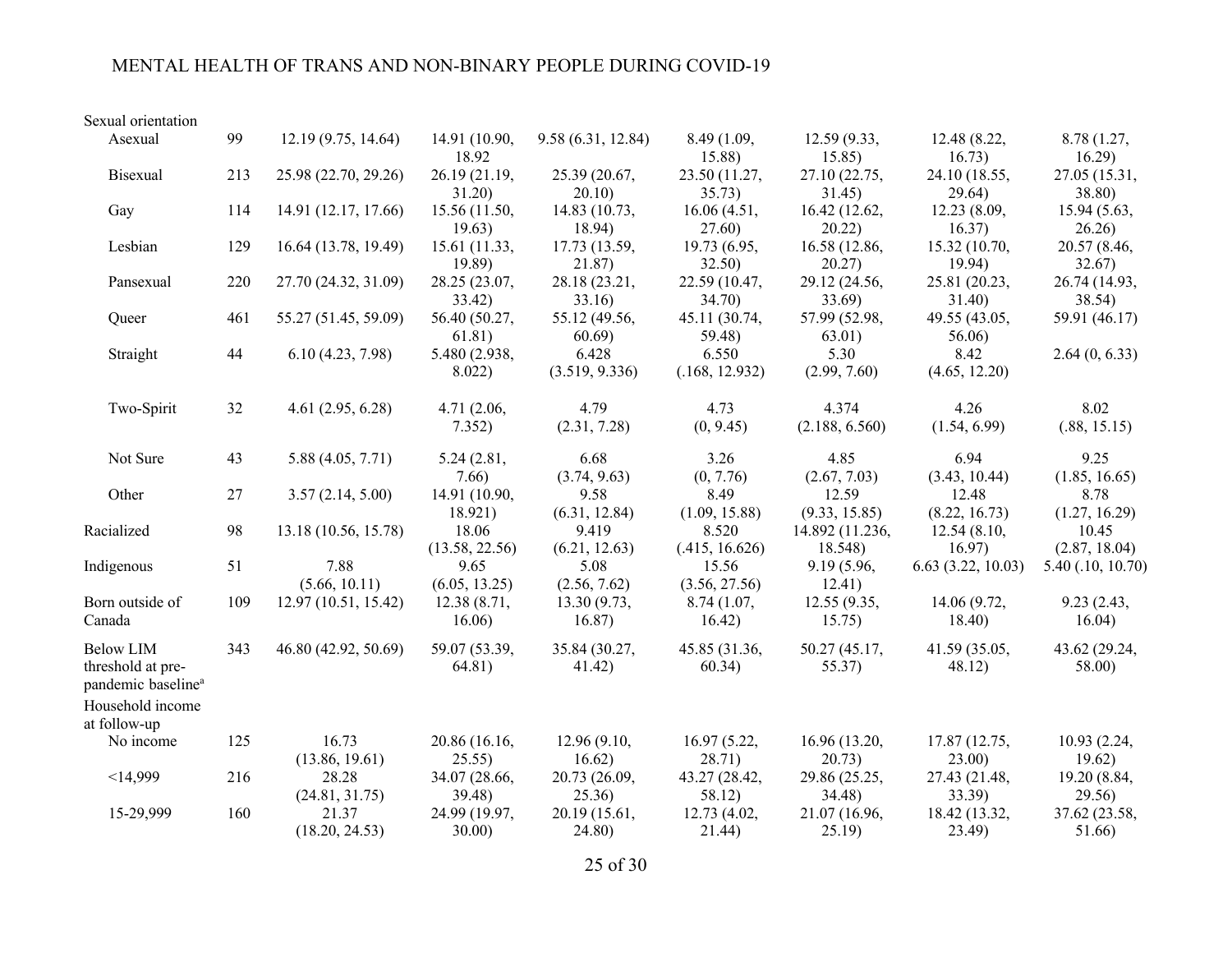# MENTAL HEALTH OF TRANS AND NON-BINARY PEOPLE DURING COVID-19

| 30-49,999                       | 123 | 16.25<br>(13.39, 19.11) | 11.47(7.71,<br>15.23)   | 20.72 (16.20,<br>25.23) | 14.40 (3.14,<br>25.67)  | 17.63 (13.70,<br>21.56) | 15.22(10.51,<br>19.93)  | 11.22 (3.12,<br>19.33)  |
|---------------------------------|-----|-------------------------|-------------------------|-------------------------|-------------------------|-------------------------|-------------------------|-------------------------|
| 50-79,999                       | 93  | 10.72<br>(8.50, 12.93)  | 4.84(2.36,<br>7.32)     | 16.14(12.37,<br>19.92)  | 9.98(1.85,<br>18.12)    | 7.60(5.19,<br>10.00)    | 15.67 (11.29,<br>20.06) | 13.17 (2.46,<br>23.88)  |
| $80,000+$                       | 53  | 6.65<br>(4.78, 8.53)    | 3.77(1.69,<br>5.86)     | 9.36(6.18, 12.54)       | 2.65(0, 6.44)           | 6.87(4.45, 9.30)        | 5.39(2.44, 8.33)        | 7.85(.27, 15.43)        |
| Education                       |     |                         |                         |                         |                         |                         |                         |                         |
| $\leq$ High school              | 25  | 5.57(3.39, 7.75)        | 7.42(3.65,<br>11.20)    | 3.48(1.01, 5.95)        | 3.88(0, 11.27)          | 5.52(2.60, 8.44)        | 4.46(1.93, 7.73)        | 10.78(.83,<br>20.73)    |
| High school<br>diploma          | 64  | 11.16(8.49, 13.83)      | 12.74 (84,<br>17.08)    | 11.00(7.15,<br>14.85)   | 1.68(0, 4.97)           | 12.50(8.83,<br>16.17)   | 9.85(5.38, 14.31)       | 7.58(.26,<br>14.895)    |
| Some college or<br>university   | 218 | 27.02 (24.26, 30.97)    | 28.81 (23.77,<br>33.85) | 24.40 (19.61,<br>29.19  | 41.70 (27.22,<br>56.17) | 27.57 (23.20,<br>31.95) | 29.09 (23.24,<br>34.94) | 20.35 (9.08,<br>31.62)  |
| College or<br>university degree | 343 | 42.14 (38.41, 45.87)    | 41.99 (36.40,<br>47.58  | 43.61 (38.12,<br>49.11) | 39.93 (25.63)<br>54.22) | 40.44 (35.58,<br>45.30) | 43.00 (36.61,<br>49.39) | 50.71 (36.81,<br>64.61) |
| Grad/professional<br>degree     | 130 | 13.51 (11.13, 15.89)    | 9.04(6.03,<br>12.06)    | 17.51 (13.69,<br>21.33) | 12.82 (2.37,<br>23.27)  | 13.96 (10.86,<br>17.06) | 13.61 (9.35,<br>17.86)  | 10.58 (2.72,<br>18.44)  |

a. Calculated using Statistics Canada 2019 low-income measure, which adjusts household income by number of people supported by income.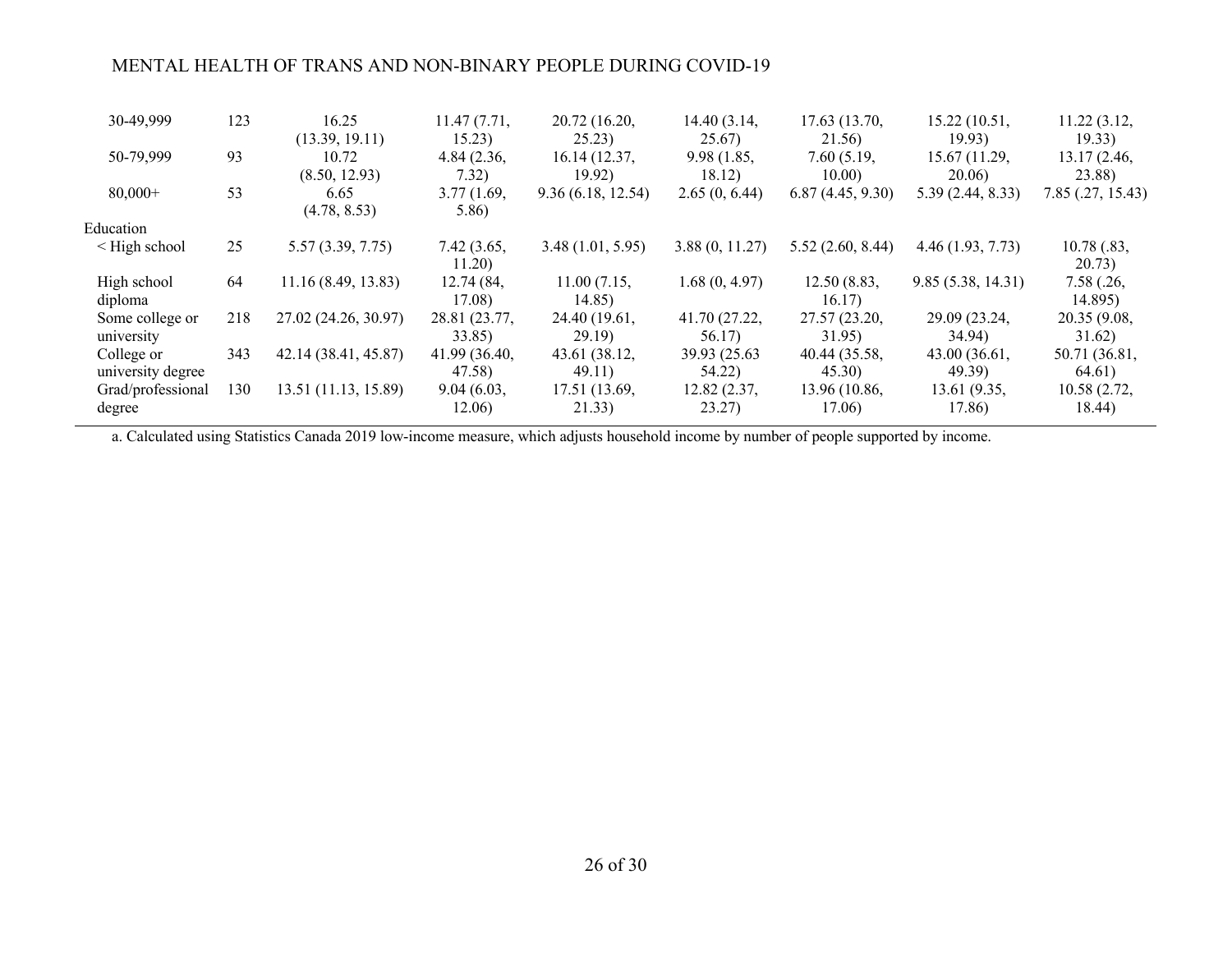# **Table 2**

|  | Linear regression predicting mental health in COVID with financial change during the pandemic ( $n = 780$ ) |  |
|--|-------------------------------------------------------------------------------------------------------------|--|
|  |                                                                                                             |  |

|                                   |             | <b>Outcome:</b> Depression symptoms during pandemic | <b>Outcome:</b> Anxiety symptoms during |                  |               |                          |
|-----------------------------------|-------------|-----------------------------------------------------|-----------------------------------------|------------------|---------------|--------------------------|
|                                   | (CESD)      |                                                     |                                         | pandemic (OASIS) |               |                          |
|                                   | Coefficient | 95% CI                                              | $p$ value                               | Coefficient      | 95% CI        | $p$ value                |
| Intercept                         | 14.10       | 10.58, 17.61                                        | < .0001                                 | 5.52             | 3.30, 7.74    | < .0001                  |
| Financial Change                  |             |                                                     |                                         |                  |               |                          |
| Negative                          | Reference   |                                                     |                                         | Reference        |               |                          |
| No Change                         | $-4.11$     | $-7.95, -051$                                       | < .0001                                 | 1.15             | $-2.68, .38$  | .140                     |
| Positive                          | $-4.07$     | $-6.12, -21$                                        | .0425                                   | 1.02             | $-1.71, 3.74$ | .465                     |
| <b>Baseline CESD</b>              | .43         | .34, .53                                            | < .0001                                 | $- -$            | $-\,-$        | $\overline{\phantom{a}}$ |
| <b>Baseline OASIS</b>             | $-$         |                                                     | $-$                                     | .59              | .49, .69      | < .0001                  |
| Baseline CESD x Financial Change  |             |                                                     |                                         | --               |               | --                       |
| CESD x Negative                   | Reference   |                                                     |                                         |                  |               |                          |
| CESD x No Change                  | .14         | .02, .26                                            | .0253                                   |                  |               |                          |
| CESD x Positive                   | .02         | $-.24, .27$                                         | .818                                    |                  |               |                          |
| Baseline OASIS x Financial Change | --          |                                                     | --                                      |                  |               |                          |
| <b>OASIS</b> x Negative           |             |                                                     |                                         | Reference        |               |                          |
| OASIS x No Change                 |             |                                                     |                                         | .05              | $-0.08, 0.18$ | .426                     |
| <b>OASIS</b> x Positive           |             |                                                     |                                         | $-.21$           | $-.50, .08$   | .154                     |
| $R^2$                             | .40         |                                                     |                                         | .44              |               |                          |
| Adjusted $R^2$                    | .38         |                                                     |                                         | .41              |               |                          |

All models control for age, gender, immigration status (yes/no), racialization (yes/no), Indigeneity (yes/no), 2019 income-to-needs ratio, province, baseline education, baseline employment.

CESD, Center for Epidemiological Studies Depression; OASIS, Overall Anxiety Severity and Impairment Scale.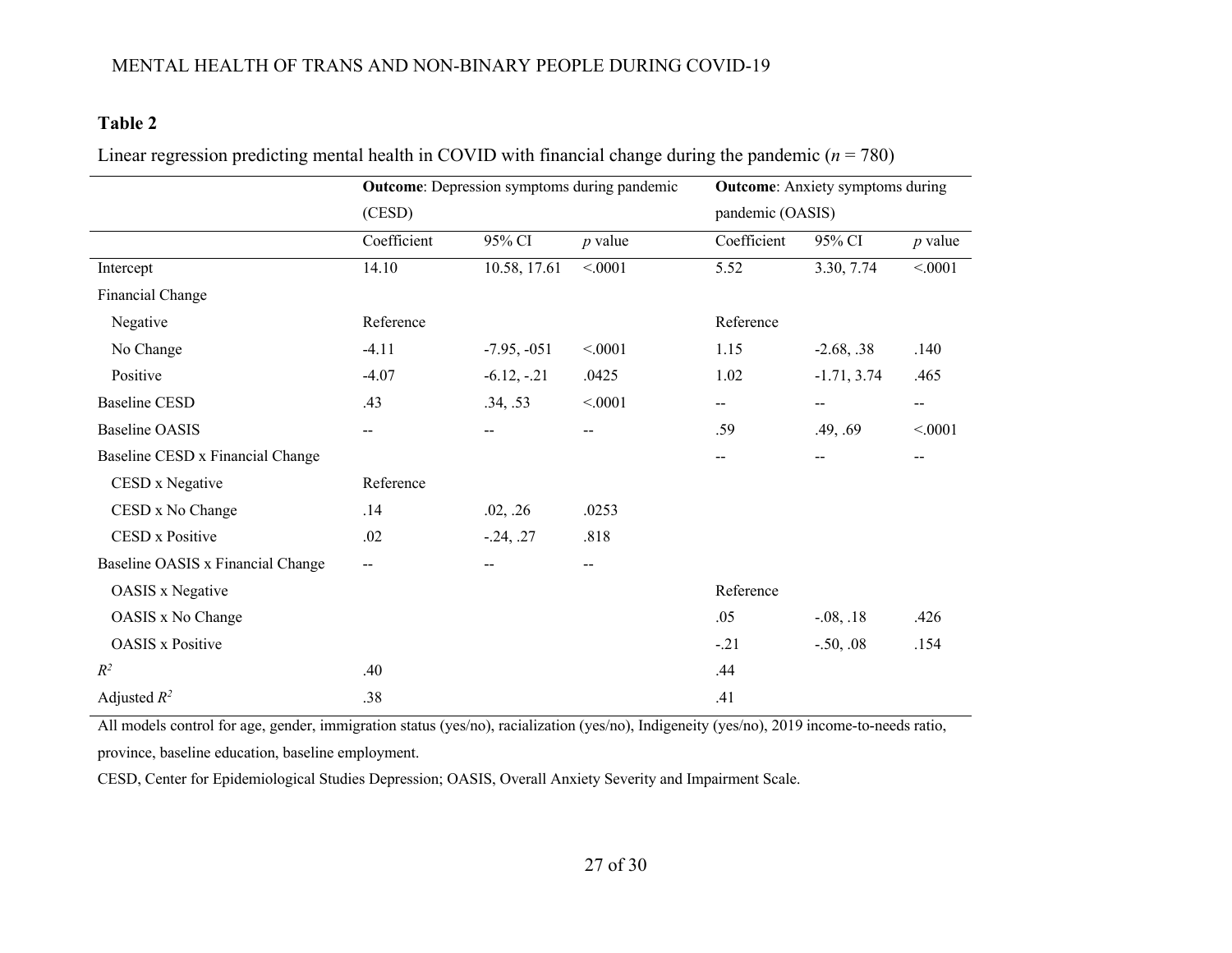# MENTAL HEALTH OF TRANS AND NON-BINARY PEOPLE DURING COVID-19

# **Table 3**

| Linear Regression Predicting Mental Health in COVID with Change in Trans and Non-binary Gathering Access ( $n = 780$ ) |  |
|------------------------------------------------------------------------------------------------------------------------|--|
|                                                                                                                        |  |

|                                      | <b>Outcome:</b> Depression symptoms during pandemic |               |           | <b>Outcome:</b> Anxiety symptoms during pandemic |               |           |
|--------------------------------------|-----------------------------------------------------|---------------|-----------|--------------------------------------------------|---------------|-----------|
|                                      | Coefficient                                         | 95% CI        | $p$ value | Coefficient                                      | 95% CI        | $p$ value |
| Intercept                            | 9.41                                                | 6.32, 12.51   | < 0001    | 14.93                                            | 11.68, 18.18  | < 0001    |
| Change in Gathering Access           |                                                     |               |           |                                                  |               |           |
| Decrease                             | Reference                                           |               |           | Reference                                        |               |           |
| No Change                            | $-.41$                                              | $-2.44, 1.63$ | .696      | $-1.00$                                          | $-3.84, 1.84$ | .489      |
| Increase                             | 5.03                                                | 2.05, 8.01    | .0009     | 1.74                                             | $-2.73, 6.20$ | .446      |
| <b>Baseline CESD</b>                 | .58                                                 | .50, .67      | < .0001   | $---$                                            | $---$         | $---$     |
| <b>Baseline OASIS</b>                | $-\,-$                                              |               |           | .68                                              | .51, .85      | < 0001    |
| Baseline CESD x Change in Gathering  |                                                     |               |           |                                                  |               |           |
| Access                               |                                                     |               |           |                                                  |               |           |
| CESD x Decrease                      | Reference                                           |               |           | Reference                                        |               |           |
| CESD x No Change                     | $-.034$                                             | $-16, .09$    | .597      |                                                  |               |           |
| CESD x Increase                      | $-.33$                                              | $-.51, -.15$  | .0004     |                                                  |               |           |
| Baseline OASIS x Change in Gathering | $---$                                               |               | $---$     |                                                  |               |           |
| Access                               |                                                     |               |           |                                                  |               |           |
| <b>OASIS</b> x Decrease              |                                                     |               |           | Reference                                        |               |           |
| OASIS x No Change                    |                                                     |               |           | .04                                              | $-.22, .31$   | .75       |
| OASIS x Increase                     |                                                     |               |           | $-.07$                                           | $-48, .35$    | .77       |
| $R^2$                                |                                                     | .30           |           |                                                  | .52           |           |
| Adjusted $R^2$                       |                                                     | .28           |           |                                                  | .50           |           |

All models control for gender, immigration status (yes/no), racialization (yes/no), province, baseline social support, sex assigned at birth (male/female), report of living with unsupportive household member (yes/no).

CESD, Center for Epidemiological Studies Depression; OASIS, Overall Anxiety Severity and Impairment Scale.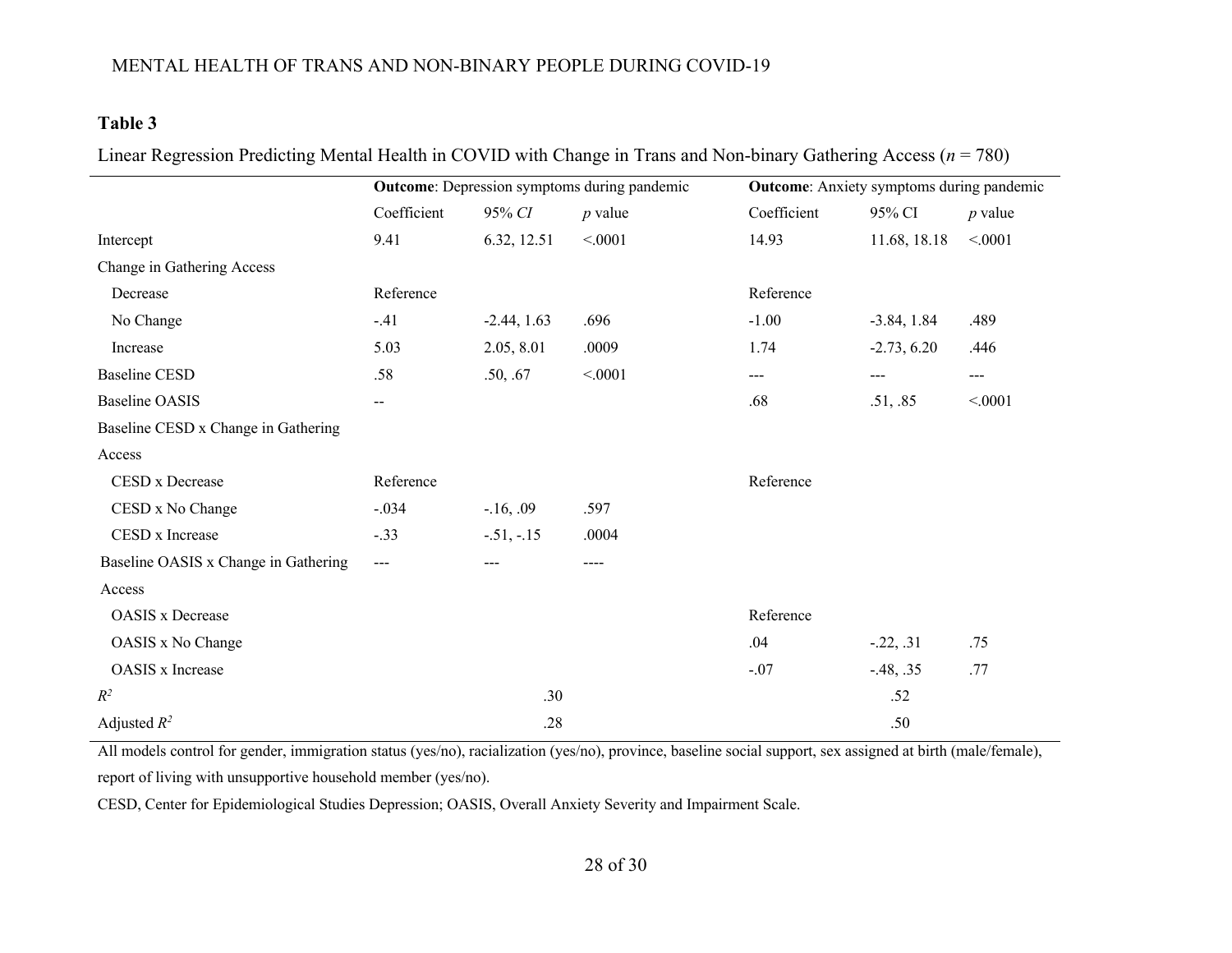medRxiv preprint doi: [https://doi.org/10.1101/2021.12.13.21267077;](https://doi.org/10.1101/2021.12.13.21267077) this version posted December 14, 2021. The copyright holder for this<br>preprint (which was not certified by peer review) is the author/funder, who has grante

MENTAL HEALTH OF TRANS AND NON-BINARY PEOPLE DURING COVID-19 It is made available under a [CC-BY-NC-ND 4.0 International license](http://creativecommons.org/licenses/by-nc-nd/4.0/) .

# **Fig. 1**

Pandemic depression symptoms by COVID-19's impact on finances and pre-pandemic

depression symptoms